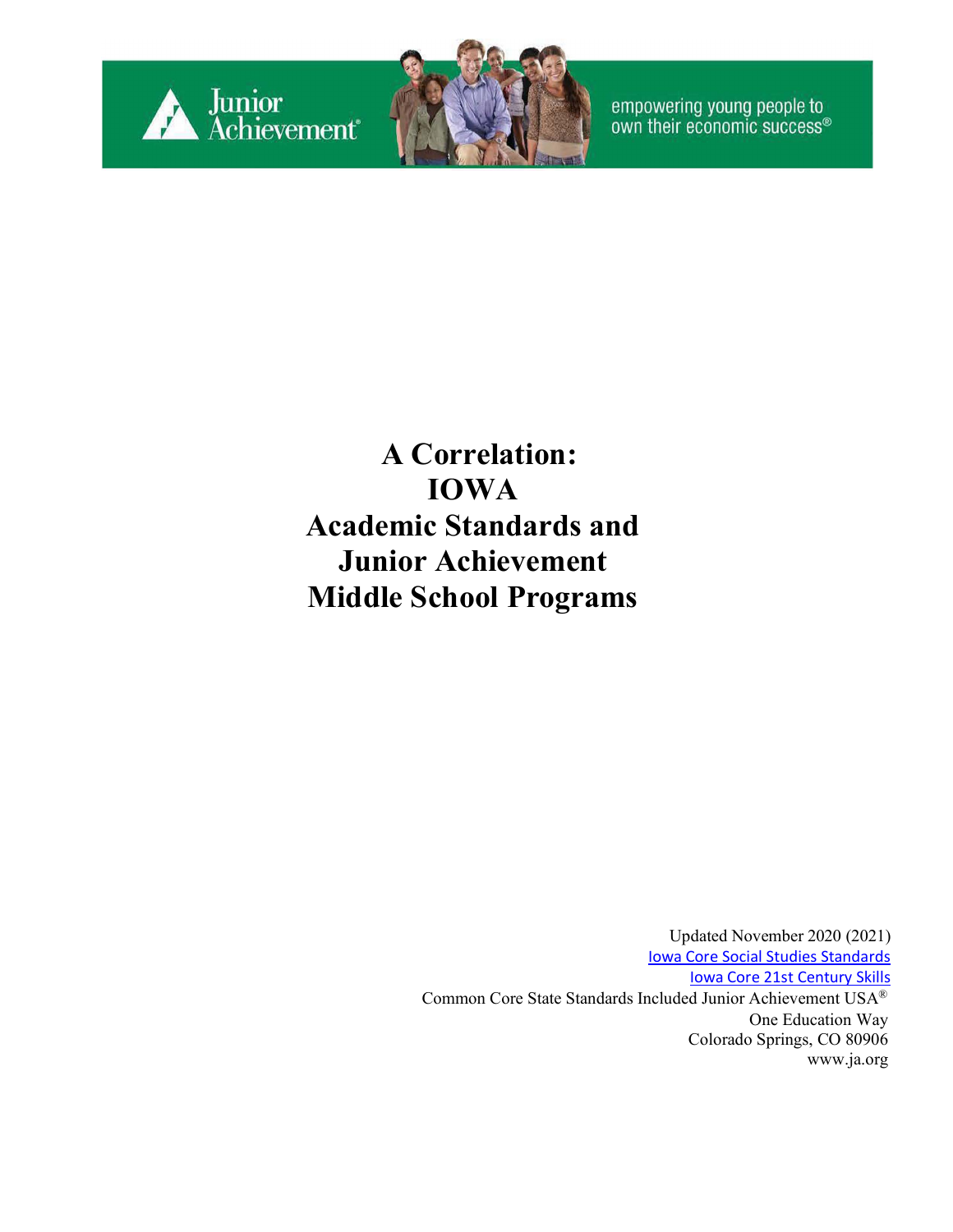#### **Overview**

Junior Achievement programs offer a multidisciplinary approach that connects learning acrosssocial studies disciplines, such as economics, geography, history, government, and civics, while incorporating mathematical concepts and reasoning and language artsskills. This list is not meant to be exhaustive or intended to suggest that a JA program will completely address any given standard, but is designed to show how it can enhance or complement efforts to do so.The flexibility of the programs and supplementary materials allow specific content or skills to be addressedin depth by the teacher and/or business volunteer as needed.

In this document, Junior Achievement programs are correlated to the Iowa Core Social Studies Standards and the Iowa Core 21st Century Skills, as well as the Common Core State Standards in English/ Language Arts and mathematics. Alternate delivery methods, such as student self-guided, cover the same learning objectives for social studies standards and the JA Pathway Competencies. However, the varied implementation models may cause slight variation in English Language Arts and Mathematics correlations.

#### **JA Middle Grades Programs**

*[JA Economics for Success](#page-2-0)®* provides practical information about personal finance and the importance of identifying education and career goals based on a student's skills, interests, and values.

*[JA Global Marketplace](#page-5-0)®* Blended Model introduces students to the global marketplace and the ways in which countries buy and sell from each other. Through completion of this program, students will gain an understanding of the role of producers and consumers in the interconnected global market.

*[JA It's My Business](#page-9-0)[®](#page-9-0)* Blended Model provides middle school students an opportunity to experience the initial steps necessary to start a business. New program content provides an authentic entrepreneurial experience for students, with each session building up to a product-pitch competition

*[JA It's My Future](#page-12-0)®* Blended Model offers middle school students' practical information to help prepare them for the working world. Students develop the personal-branding and job-hunting skills needed to earn a job.

[JA Inspire™](#page-18-0) is more than a career fair, it brings together the business community and local schools and is designed to help launch middle school students into their futures: high school, college, and careers beyond. (Grades 6-8)

[JA Career Exploration Fair™](#page-15-0) is an event where students learn about a range of career options across multiple career clusters. (Grades K-12

[JA Career Speakers Series™](#page-16-0) In JA Career Speakers Series, a volunteer guest speaker visits the classroom and shares information about his or her career, work, and education experience. (Grades K-12)

JA Excellence through Ethics™ Through JA Excellence through Ethics, students will learn the importance of ethics and ethical decision-making and how ethical and unethical choices affect everyone in a community. (Grades 6-12)

[JA It's My Job™](#page-20-0) (Soft Skills) will help students understand the value of professional communication and soft skills, making them more employable to future employers across multiple career clusters. (Grades 6-12)

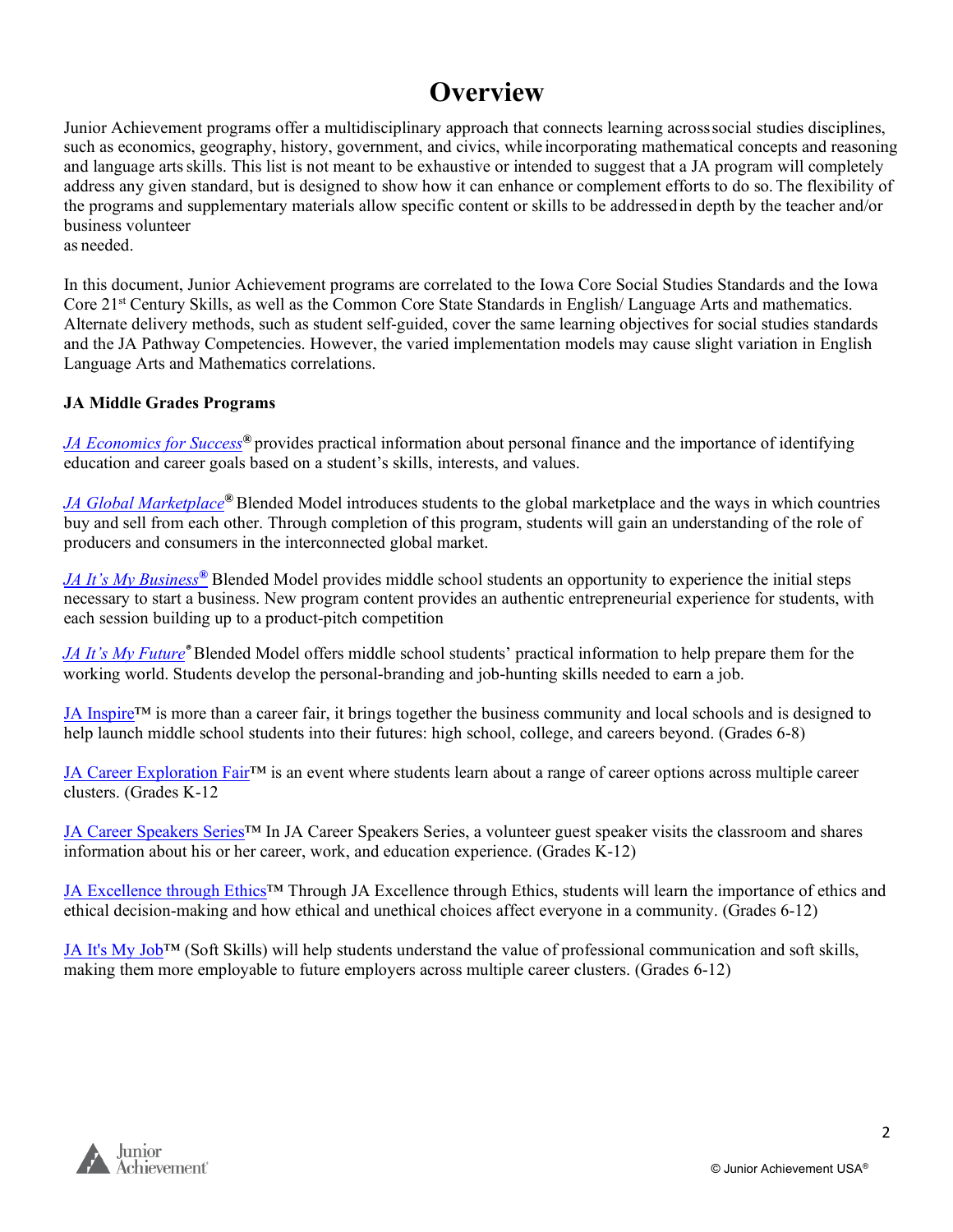#### JA Economics for Success

<span id="page-2-0"></span>

| <b>Session Descriptions</b>                                                                                                                                                                                                                                                                                                                                                                                                                                                                                       | <b>Social Studies Standards</b>                                                                                                                                                                                                                                                                                                                               | <b>Iowa Core 21st Century</b><br><b>Skills</b>                                                                                                                                                                                                                                                                                                                                                                                                                                                                              | Common<br><b>Core ELA</b>                                                                                                                            | Common<br>Core<br>Math                                 |
|-------------------------------------------------------------------------------------------------------------------------------------------------------------------------------------------------------------------------------------------------------------------------------------------------------------------------------------------------------------------------------------------------------------------------------------------------------------------------------------------------------------------|---------------------------------------------------------------------------------------------------------------------------------------------------------------------------------------------------------------------------------------------------------------------------------------------------------------------------------------------------------------|-----------------------------------------------------------------------------------------------------------------------------------------------------------------------------------------------------------------------------------------------------------------------------------------------------------------------------------------------------------------------------------------------------------------------------------------------------------------------------------------------------------------------------|------------------------------------------------------------------------------------------------------------------------------------------------------|--------------------------------------------------------|
| <b>Session One: Mirror, Mirror</b><br>Students make choices to better<br>understand the concept of self-<br>knowledge as they consider<br>education, careers, and other life<br>choices.<br>Objectives:<br>The students will:<br>• Use personal reflection to explain<br>self-knowledge<br>Apply their skills, interests, and<br>$\blacksquare$<br>values to help determine a<br>potential career path                                                                                                            | NA                                                                                                                                                                                                                                                                                                                                                            | <b>Employability Skills</b><br>21.6–8.ES.4 Demonstrate<br>initiative, self-direction,<br>creativity, and entrepreneurial<br>thinking while exploring<br>individual talents and skills<br>necessary to be successful.                                                                                                                                                                                                                                                                                                        | Grade 6<br>RI.6.2,4,7<br>$SL.6.1-2$<br>L.6.1, 3, 4<br>Grade 7<br>RI.7.2,4<br>SL.7.1,2<br>L.7.1, 3, 4<br>Grade 8<br>RI.8.2,4<br>SL.8.1<br>L.8.1, 3, 4 |                                                        |
| <b>Session Two: Be a Success</b><br>Students learn how to set goals for<br>their financial future. They play the<br>"Be A Success Game" to see the<br>connection between personal finance,<br>education, and careers.<br>Objectives:<br>The students will:<br>Identify the connection between<br>٠.<br>goal setting, personal finance,<br>education, and career choices<br>• Apply decision making to<br>education and career choices                                                                             | NA                                                                                                                                                                                                                                                                                                                                                            | <b>Employability Skills</b><br>21.6-8.ES.1 Communicate and<br>work productively with others,<br>considering different<br>perspectives, and cultural<br>views to increase the quality of<br>work.                                                                                                                                                                                                                                                                                                                            | Grade 6<br>RI.6.4<br>SL.6.1,2<br>L.6.1, 3, 4<br>Grade 7<br>RI.7.4<br>SL.7.1,2<br>L.7.1, 3, 4<br>Grade 8<br>RI.8.4<br>SL.8.1<br>L.8.1, 3, 4           | Grade 6<br>6.NS3<br>6.NS.C.5                           |
| <b>Session Three: Keeping Your</b><br><b>Balance</b><br>Students receive Occupation Cards<br>and observe how different jobs<br>provide different monthly salaries.<br>Based on those monthly salaries,<br>students evaluate the opportunity cost<br>when making budget decisions.<br>Objectives:<br>The students will:<br>• Recognize that a balanced budget<br>is important for all workers<br>Define the term income and<br>differentiate between gross and net<br>income<br>Name ways to balance a budget<br>٠ | Grade 6<br>SS.6.24. Explain how personal financial<br>decisions are influenced by an<br>individual's interpretation of needs and<br>wants.<br>SS.6.25. Demonstrate how to allocate<br>income for spending, saving and giving.<br>Grade 8<br>SS.8.26. Discuss the components of a<br>personal spending plan, including<br>income, planned saving and expenses. | <b>Employability Skills</b><br>21.6–8.ES.2 Adapt and adjust<br>to various roles and<br>responsibilities in an<br>environment of change.<br>21.6–8.ES.3 Demonstrate<br>leadership, integrity, ethical<br>behavior, and social<br>responsibility in all<br>environments.<br><b>Financial Literacy</b><br>21.6-8. FL.1 Model the<br>process of financial planning<br>based on personal prioritization<br>of wants and needs.<br>21.6-8. FL.2 Create an<br>effective spending plan using<br>informed decision-making<br>skills. | Grade 6<br>RI.6.4,7<br>SL.6.1<br>L.6.1, 3, 4<br>Grade 7<br>RI.7.4<br>SL.7.1<br>L.7.1, 3, 4<br>Grade 8<br>RI.8.4<br>SL.8.1<br>L.8.1, 3, 4             | Grade 6<br>6.NS.B.3<br>6.NS.C.5<br>Grade 7<br>7.RP.A.3 |

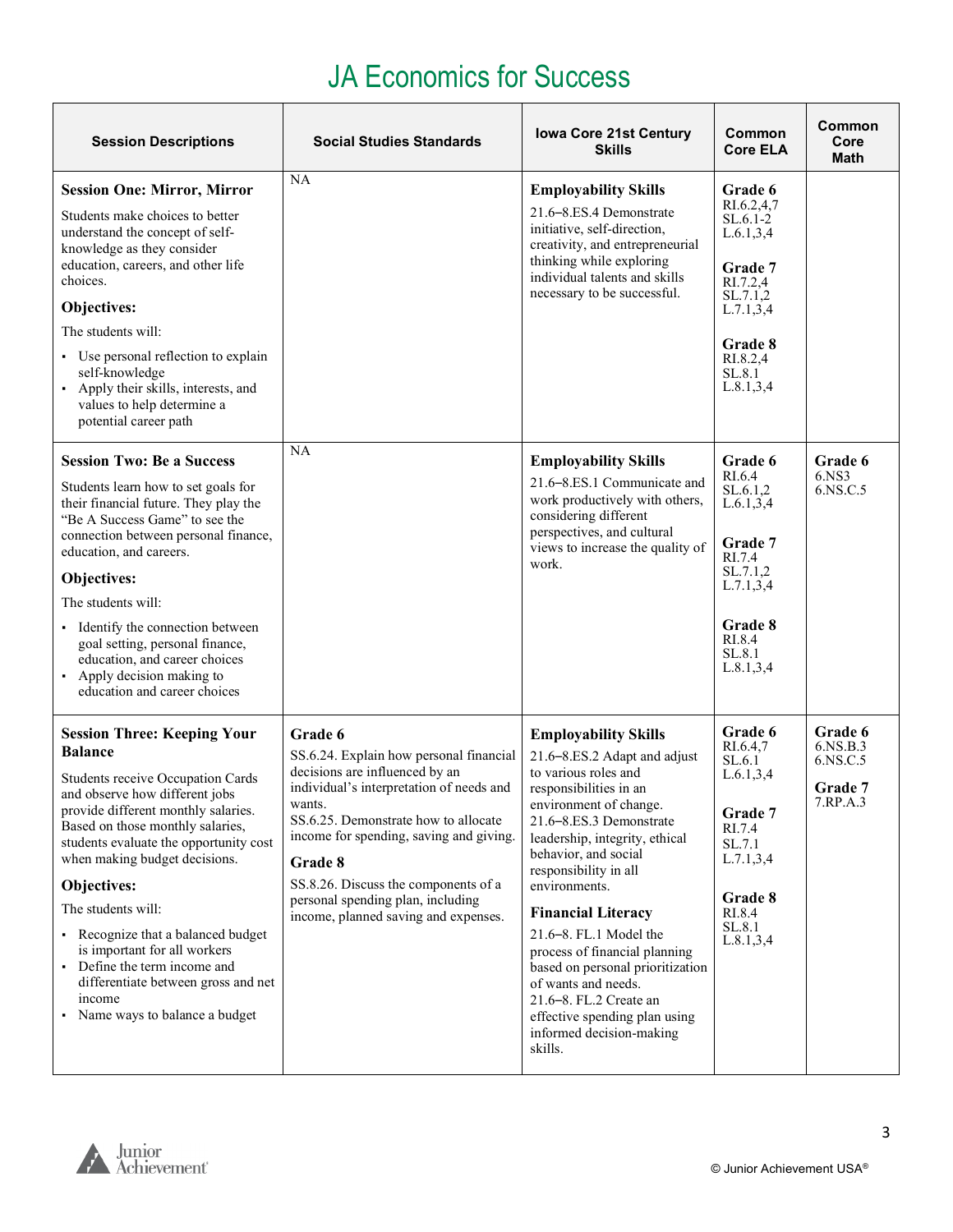#### JA Economics for Success

| <b>Session Descriptions</b>                                                                                                                                                                                                                                                                                                                                                                                                                                                                | <b>Social Studies Standards</b>                                                           | <b>Iowa Core 21st Century</b><br><b>Skills</b>                                                                                                                                                                                                                                                                                                                                                                                                                                                                                                                                                                       | Common<br><b>Core ELA</b>                                                                                                                | Common<br>Core<br>Math                                 |
|--------------------------------------------------------------------------------------------------------------------------------------------------------------------------------------------------------------------------------------------------------------------------------------------------------------------------------------------------------------------------------------------------------------------------------------------------------------------------------------------|-------------------------------------------------------------------------------------------|----------------------------------------------------------------------------------------------------------------------------------------------------------------------------------------------------------------------------------------------------------------------------------------------------------------------------------------------------------------------------------------------------------------------------------------------------------------------------------------------------------------------------------------------------------------------------------------------------------------------|------------------------------------------------------------------------------------------------------------------------------------------|--------------------------------------------------------|
| <b>Session Four: Savvy Shopper</b><br>Students examine how consumers pay<br>for goods and services. They discuss<br>the advantages and disadvantages of<br>using debit and credit cards.<br>Objectives:<br>The students will:<br>Identify the differences between<br>$\blacksquare$<br>debit and credit cards<br>• Explain the advantages and<br>disadvantages of both cards<br>Recognize the importance of<br>$\blacksquare$<br>taking personal responsibility for<br>financial decisions | Grade 7<br>SS.7.30. Explain an individual's rights<br>and responsibilities as a consumer. | <b>Employability Skills</b><br>21.6–8.ES.1 Communicate and<br>work productively with others,<br>considering different<br>perspectives, and cultural<br>views to increase the quality of<br>work.<br>21.6–8.ES.5 Demonstrate<br>productivity and accountability<br>while aspiring to meet high<br>expectations.<br><b>Financial Literacy</b><br>21.6-8. FL.2 Recognize<br>appropriate uses of credit and<br>its impact on an individual's<br>financial security.<br>21.6-8. FL.4 Demonstrate<br>ethical financial decision-<br>making skills and assess how<br>these decisions might impact<br>the broader community. | Grade 6<br>RI.6.4,7<br>SL.6.1<br>L.6.1, 3, 4<br>Grade 7<br>RI.7.4<br>SL.7.1<br>L.7.1, 3, 4<br>Grade 8<br>RI.8.4<br>SL.8.1<br>L.8.1, 3, 4 | Grade 6<br>6.NS.B.3<br>6.NS.C.5<br>Grade 7<br>7.RP.A.3 |
| <b>Session Five: Keeping Score</b><br>Students examine how a credit score<br>is determined and learn about the<br>consequences of a positive and<br>negative credit report.<br>Objectives:<br>The students will:<br>Describe the favorable or<br>unfavorable consequences of a<br>high or low personal credit score<br>Explain actions that cause a credit<br>score to go up or down                                                                                                       | NA                                                                                        | <b>Employability Skills</b><br>21.6–8.ES.1 Communicate and<br>work productively with others,<br>considering different<br>perspectives, and cultural<br>views to increase the quality of<br>work.<br><b>Financial Literacy</b><br>21.6-8. FL.2 Recognize<br>appropriate uses of credit and<br>its impact on an individual's<br>financial security                                                                                                                                                                                                                                                                     | Grade 6<br>RI.6.4,7<br>SL.6.1<br>L.6.1, 3, 4<br>Grade 7<br>RI.7.4<br>SL.7.1<br>L.7.1, 3, 4<br>Grade 8<br>RI.8.4<br>SL.8.1<br>L.8.1, 3, 4 | Grade 6<br>6.NS.B.3<br>6.NS.C.5                        |

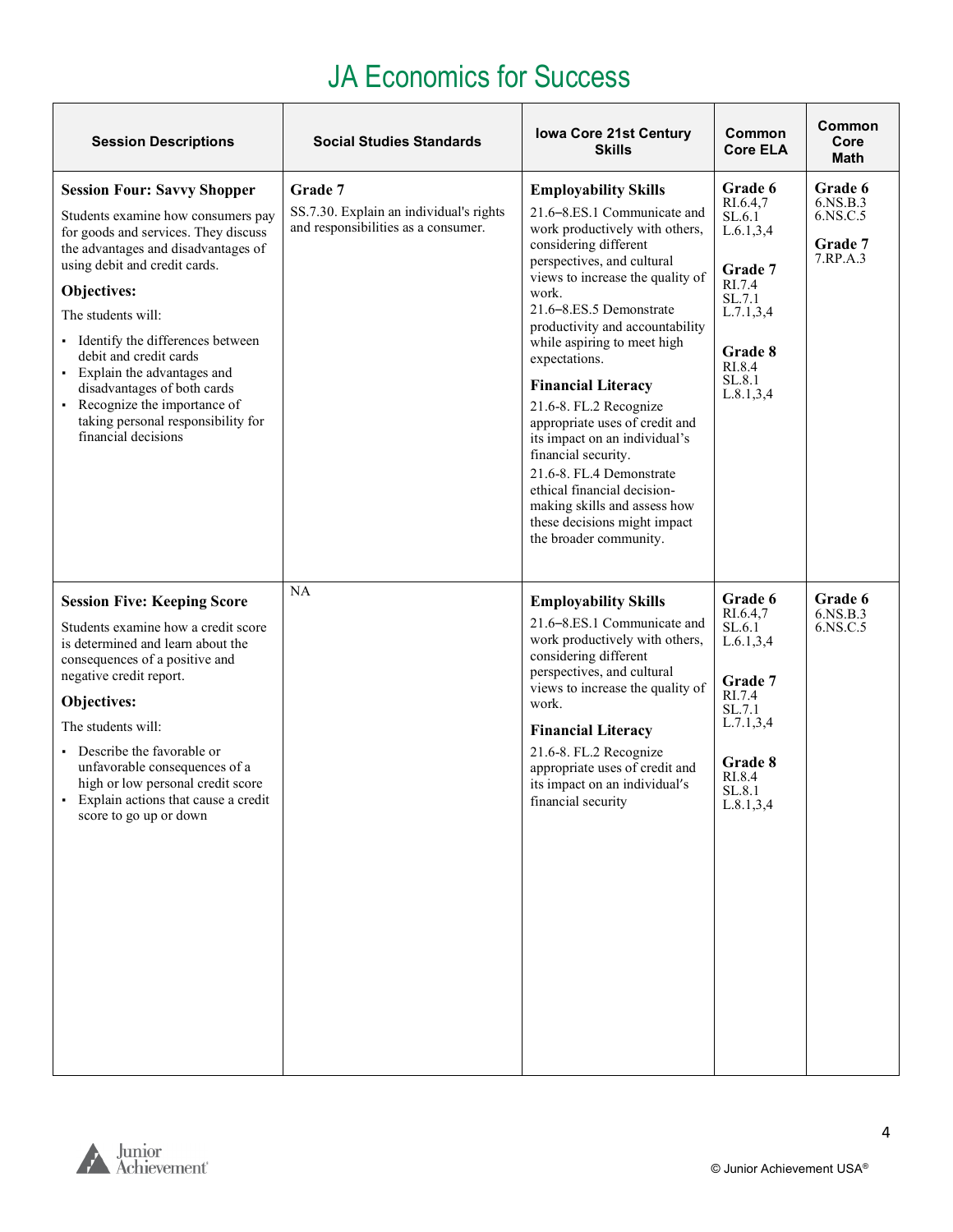#### JA Economics for Success

| <b>Session Descriptions</b>                                                                                                                                                                                                                                                                                                                                                                                                                                                                                  | <b>Social Studies Standards</b>                                                      | <b>Iowa Core 21st Century</b><br><b>Skills</b>                                                                                                                                                                                                                                                                                                                                                                                                                                                                                                                                  | Common<br><b>Core ELA</b>                                                                                | Common<br>Core<br><b>Math</b> |
|--------------------------------------------------------------------------------------------------------------------------------------------------------------------------------------------------------------------------------------------------------------------------------------------------------------------------------------------------------------------------------------------------------------------------------------------------------------------------------------------------------------|--------------------------------------------------------------------------------------|---------------------------------------------------------------------------------------------------------------------------------------------------------------------------------------------------------------------------------------------------------------------------------------------------------------------------------------------------------------------------------------------------------------------------------------------------------------------------------------------------------------------------------------------------------------------------------|----------------------------------------------------------------------------------------------------------|-------------------------------|
| <b>Session Six: What's the Risk?</b><br>Students learn that life involves risk<br>and that insurance and personal<br>responsibility help to reduce the<br>financial consequences of loss or<br>injury.<br>Objectives:<br>The students will:<br>• Explore the cost and consequence<br>of risk<br>· Explain how insurance provides a<br>method to minimize financial risk<br>• Identify the opportunity cost of<br>having insurance<br>• Assess how personal responsibility<br>plays a part in minimizing risk | Grade 8<br>SS.8.29. Identify ways insurance may<br>minimize personal financial risk. | <b>Employability Skills</b><br>21.6-8.ES.1 Communicate and<br>work productively with others,<br>considering different<br>perspectives, and cultural<br>views to increase the quality of<br>work.<br>21.6-8.ES.2 Adapt and adjust<br>to various roles and<br>responsibilities in an<br>environment of change.<br><b>Financial Literacy</b><br>21.6-8. FL.3 Evaluate various<br>risks to personal identity and<br>create a plan for ongoing<br>protection.<br>• Recognize different types of<br>insurance.<br>· Explain why an individual<br>needs various types of<br>insurance. | Grade 6<br>SL.6.1<br>L.6.1, 3, 4<br>Grade 7<br>SL.7.1<br>L.7.1, 3, 4<br>Grade 8<br>SL.8.1<br>L.8.1, 3, 4 |                               |
|                                                                                                                                                                                                                                                                                                                                                                                                                                                                                                              |                                                                                      |                                                                                                                                                                                                                                                                                                                                                                                                                                                                                                                                                                                 |                                                                                                          |                               |

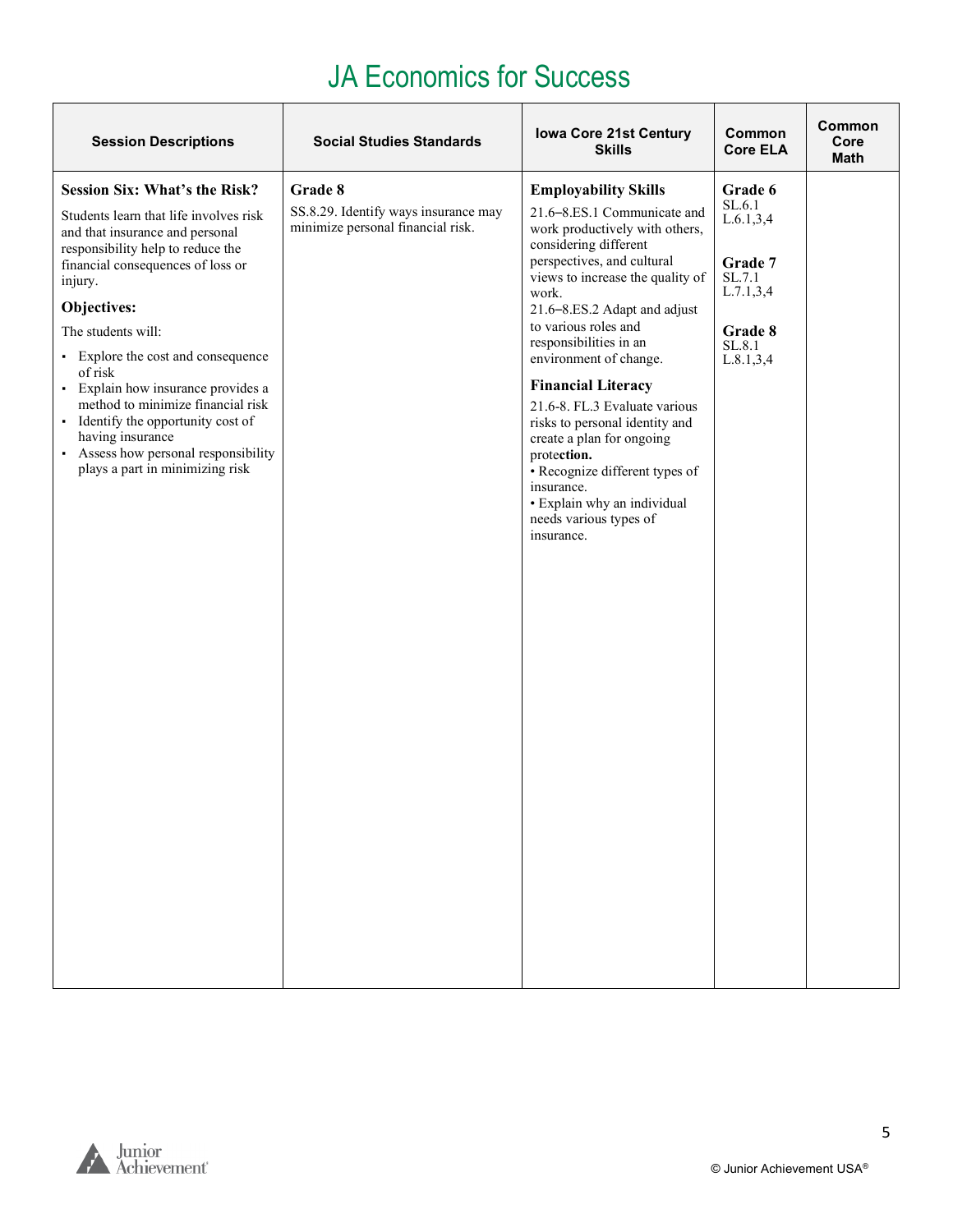$\top$ 

<span id="page-5-0"></span>

| <b>Session Details</b>                                                                                                                                                                                                                                                                                                                                                                                                                                                                                                                                                                                                                                       | <b>Social Studies Standards</b>                                                                                                                                                                                                                                                                                                                                                                                                                                                                                                                                                                                                                                                                                                     | Iowa Core 21st Century Skills                                                                                                                                                                                                                                                                                       | Common<br>Core                                                                                                                                                                                                                                  |
|--------------------------------------------------------------------------------------------------------------------------------------------------------------------------------------------------------------------------------------------------------------------------------------------------------------------------------------------------------------------------------------------------------------------------------------------------------------------------------------------------------------------------------------------------------------------------------------------------------------------------------------------------------------|-------------------------------------------------------------------------------------------------------------------------------------------------------------------------------------------------------------------------------------------------------------------------------------------------------------------------------------------------------------------------------------------------------------------------------------------------------------------------------------------------------------------------------------------------------------------------------------------------------------------------------------------------------------------------------------------------------------------------------------|---------------------------------------------------------------------------------------------------------------------------------------------------------------------------------------------------------------------------------------------------------------------------------------------------------------------|-------------------------------------------------------------------------------------------------------------------------------------------------------------------------------------------------------------------------------------------------|
| <b>Session One: Business and</b><br><b>Customer</b><br>Students learn about the relationship<br>between businesses, their customers,<br>and the mutually beneficial exchange<br>of products and services.<br>Objectives:<br>The students will:<br>• Identify what a business gains from<br>an exchange with a customer<br>· Identify what a customer gains from<br>an exchange with a business<br>• Define ethics and ethical dilemma<br>(Deeper Look)<br>· Identify the stakeholders of a<br>business.<br>• Evaluate whether the actions of a<br>business, which had positive or<br>negative implications to<br>stakeholders, were ethical (Deeper<br>Look) | Grade 6<br>SS.6.1. Explain how disciplinary concepts<br>and ideas are associated with a compelling<br>question.                                                                                                                                                                                                                                                                                                                                                                                                                                                                                                                                                                                                                     | <b>Employability Skills</b><br>21.6–8.ES.1 Communicate and work<br>productively with others, considering<br>different perspectives, and cultural<br>views to increase the quality of work.<br>21.6-8.ES.3 Demonstrate leadership,<br>integrity, ethical behavior, and social<br>responsibility in all environments. | Grade 6<br>RI.6.4<br>RI.6.7<br>W.6.4<br>$SL.6.1-2$<br>$L.6.1-6$<br>Grade 7<br>RI.7.4<br>W.7.4<br>SL.7.1-2<br>$L.7.1-6$<br>Grade 8<br>RI.8.4<br>W.4<br>SL.8.1-2<br>$L.8.1-6$                                                                     |
| <b>Session Two: Business and</b><br>Culture<br>Students learn that businesses must<br>understand cultural differences to meet<br>customers' needs and make a profit in<br>different countries.<br>Objectives:<br>The students will:<br>· Identify business-related, cultural<br>differences throughout the world<br>• Explain the need for international<br>businesses to consider their<br>customers' cultural differences to<br>provide for the customer and make a<br>profit<br>· Identify cultural differences<br>throughout the world that affect<br>social interaction and<br>communication                                                            | Grade 6<br>SS.6.13. Identify what makes up a culture<br>and examine how people acquire their<br>cultural beliefs and value<br>systems.<br>SS.6.14. Explain how groups form in our<br>society, and how groups, as well as the<br>individuals within those groups, can<br>influence each other<br>SS.6.17. Analyze and explain the cultural,<br>physical, and environmental characteristics<br>of places and regions and how this affects<br>the life of the people who live there.<br>Grade 7<br>SS.7.13. Identify social, political, and<br>economic factors that can influence our<br>thoughts and behavior.<br>Grade 8 SS.8.18. Explain how the physical<br>and human characteristics of places and<br>regions influence culture. | <b>Employability Skills</b><br>21.6-8.ES.1 Communicate and work<br>productively with others, considering<br>different perspectives, and cultural<br>views to increase the quality of work.                                                                                                                          | Grade 6<br>RI.6.1<br>RI.6.4<br>RI.6.7<br>W.6.4,7<br>$SL.6.1-2$<br>SL.6.4<br>$L.6.1-6$<br>Grade 7<br>RI.7.1<br>RI.7.4<br>W.7.4,7<br>SL.7.1-2<br>SL.7.4<br>$L.7.1-6$<br>Grade 8<br>RI.8.1<br>RI.8.4<br>W.8.4,7<br>SL.8.1-2<br>SL.8.4<br>$L.8.1-6$ |

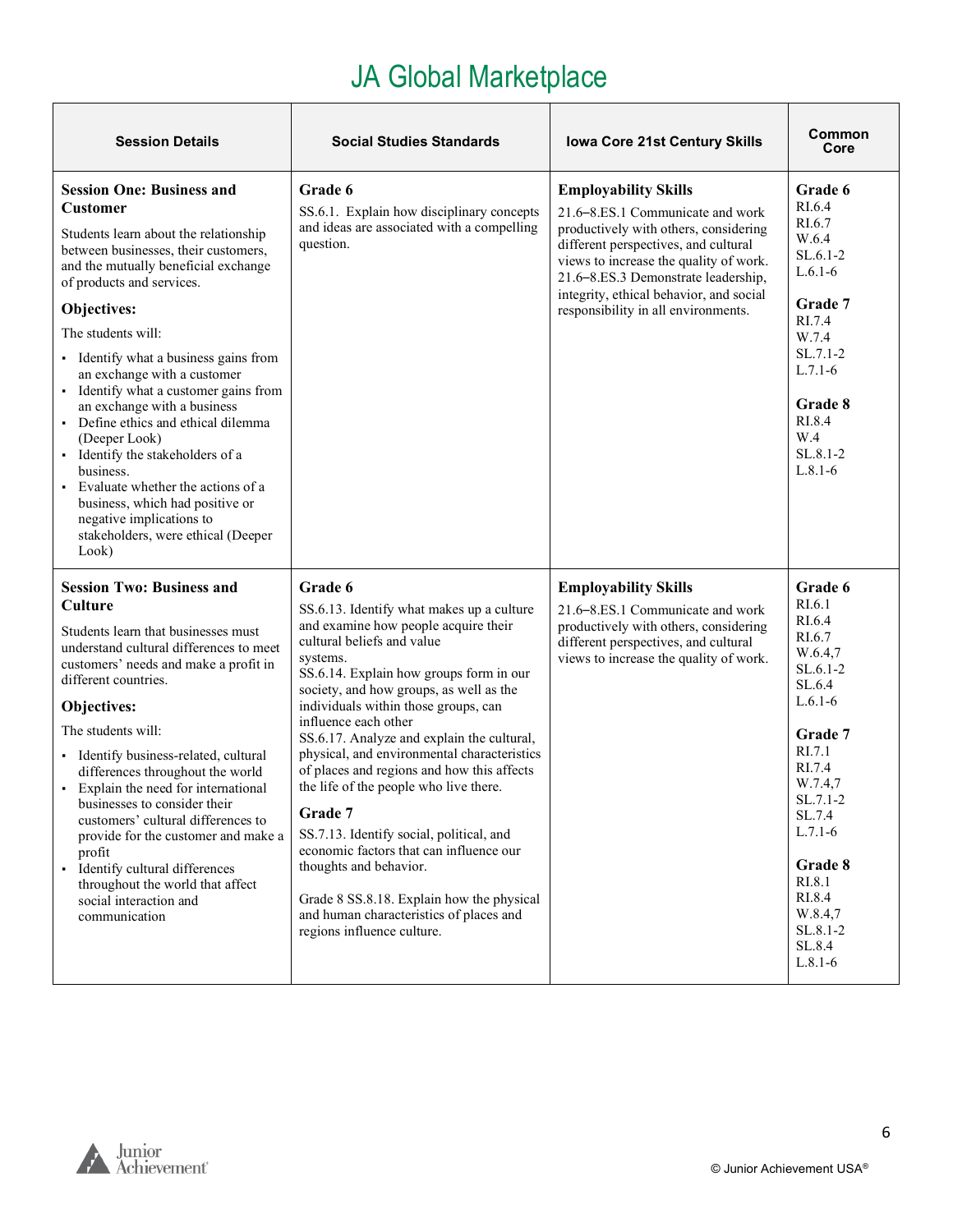| <b>Session Details</b>                                                                                                                                                                                                                                                                                                                                                                                                                                                                                                                                                                                                        | <b>Social Studies Standards</b>                                                                                                                                                                                                                                                                                                                                                                                                                                                                                                                                                                                                                                          | Iowa Core 21st Century Skills                                                                                                                                                                                                                                                                                       | Common<br>Core                                                                                                                                                                                                                                                                                       |
|-------------------------------------------------------------------------------------------------------------------------------------------------------------------------------------------------------------------------------------------------------------------------------------------------------------------------------------------------------------------------------------------------------------------------------------------------------------------------------------------------------------------------------------------------------------------------------------------------------------------------------|--------------------------------------------------------------------------------------------------------------------------------------------------------------------------------------------------------------------------------------------------------------------------------------------------------------------------------------------------------------------------------------------------------------------------------------------------------------------------------------------------------------------------------------------------------------------------------------------------------------------------------------------------------------------------|---------------------------------------------------------------------------------------------------------------------------------------------------------------------------------------------------------------------------------------------------------------------------------------------------------------------|------------------------------------------------------------------------------------------------------------------------------------------------------------------------------------------------------------------------------------------------------------------------------------------------------|
| <b>Session Three: Global Trade</b><br>Students learn that businesses trade to<br>obtain products and services that<br>customers want or need. Students will<br>learn about imports and exports,<br>examine the ways technology has<br>improved international trade and<br>participate in a global trade game.<br>Objectives:<br>The students will:<br>Identify reasons why countries trade<br>Demonstrate that countries benefit<br>more from trade than from trying to<br>meet all their own needs<br>Apply key terms related to trade.<br>• Describe how improvements in<br>technology can influence<br>international trade | Grade 6<br>SS.6.15. Distinguish how varying<br>economic systems<br>impact a nation and its citizens.<br>SS.6.16. Utilize and construct geographic<br>representations to explain and analyze<br>regional, environmental, and cultural<br>characteristics.                                                                                                                                                                                                                                                                                                                                                                                                                 | <b>Employability Skills</b><br>21.6–8.ES.1 Communicate and work<br>productively with others, considering<br>different perspectives, and cultural<br>views to increase the quality of work.<br>21.6-8.ES.3 Demonstrate leadership,<br>integrity, ethical behavior, and social<br>responsibility in all environments. | Grade 6<br>RI.6.4<br>W.6.4<br>$SL.6.1-2$<br>SL.4<br>$L.6.1-6$<br>Grade 7<br>RI.7.4<br>W.7.4<br>$SL.7.1-2$<br>SL.7.4<br>$L.7.1-6$<br>Grade 8<br>RI.8.4<br>W.8.4<br>SL.8.1-2<br>SL.8.4<br>$L.8.1 - 4$<br>L.8.6                                                                                         |
| <b>Session Four: Why Countries</b><br><b>Specialize</b><br>Students learn that businesses in<br>different countries specialize by<br>focusing their efforts on specific<br>resources or producing smaller parts of<br>a product.<br>Objectives:<br>The students will:<br>Define specialization<br>Analyze examples of international<br>trade to explain why modern<br>countries cannot provide for all their<br>wants and needs<br>Show how events and decisions in<br>$\blacksquare$<br>one country have a causal<br>relationship with, and produce an<br>effect on, customers in another<br>country                         | Grade 6<br>SS.6.16. Utilize and construct geographic<br>representations to explain and analyze<br>regional, environmental, and cultural<br>characteristics.<br>SS.6.18. Explain how changes in<br>transportation, communication, and<br>technology influence the movement of<br>people, goods, and ideas in various<br>countries.<br>Grade 7<br>SS.7.19. Explain how external benefits,<br>costs, supply and demand, and competition<br>influence market prices,<br>wages, and outcomes.<br>SS.7.22. Explain how the relationship<br>between the environmental characteristics<br>of places and production of goods<br>influences the spatial patterns of world<br>trade | <b>Employability Skills</b><br>21.6-8.ES.1 Communicate and work<br>productively with others, considering<br>different perspectives, and cultural<br>views to increase the quality of work.<br>21.6-8.ES.2 Adapt and adjust to<br>various roles and responsibilities in an<br>environment of change                  | <b>ELA</b><br>Grade 6<br>RI.6.1,4,7<br>SL.6.1-2<br>L.6.1, 3, 4, 6<br>Grade 7<br>RI.7.1,4<br>SL.7.1-2<br>L.7.1, 3, 4, 6<br>Grade 8<br>RI.8.1,4<br>SL.8.1-2<br>L.8.1, 3, 4, 6<br><b>MATH</b><br>6.NSA.3<br>6.RP.3<br>7.RP.2<br>7.NS.3<br><b>Mathematical</b><br><b>Practices</b><br>$1 - 2$<br>$4 - 7$ |

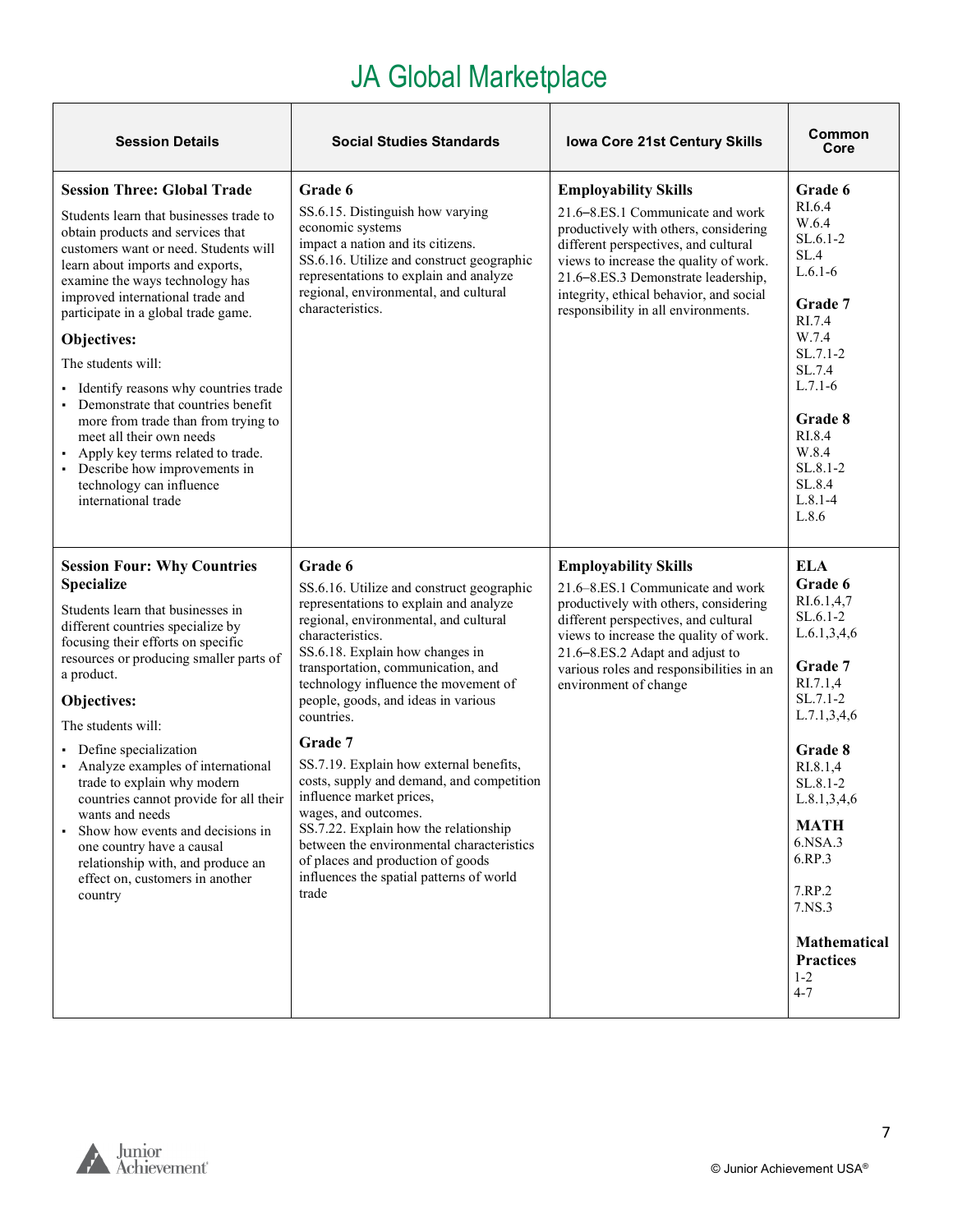| <b>Session Details</b>                                                                                                                                                                                                                                                                                                                                                                                                                                                                                                                                                   | <b>Social Studies Standards</b>                                                                                                                                                                                                                                                                                                                                                                                                                                                                                                                                                                                                                                                                                                                                       | Iowa Core 21st Century Skills                                                                                                                         | Common<br>Core                                                                                                                                                                      |
|--------------------------------------------------------------------------------------------------------------------------------------------------------------------------------------------------------------------------------------------------------------------------------------------------------------------------------------------------------------------------------------------------------------------------------------------------------------------------------------------------------------------------------------------------------------------------|-----------------------------------------------------------------------------------------------------------------------------------------------------------------------------------------------------------------------------------------------------------------------------------------------------------------------------------------------------------------------------------------------------------------------------------------------------------------------------------------------------------------------------------------------------------------------------------------------------------------------------------------------------------------------------------------------------------------------------------------------------------------------|-------------------------------------------------------------------------------------------------------------------------------------------------------|-------------------------------------------------------------------------------------------------------------------------------------------------------------------------------------|
| <b>Session Five: Trade Barriers</b><br>Students explore the types of<br>restrictions that governments place on<br>international trade. They learn about<br>tariffs, quotas, subsidies, and standards<br>and how these barriers affect<br>governments, businesses, and<br>customers.<br>Objectives:<br>The students will:<br>Identify examples of trade barriers<br>Analyze the consequences of trade<br>٠<br>barriers on businesses, employees,<br>and customers<br>Explain why balance of trade matters<br>$\blacksquare$<br>to businesses, customers, and<br>employees | Grade 6<br>SS.6.11. Explain the challenges and<br>opportunities people face when taking<br>action to address problems,<br>including predicting possible results.<br>Grade 7<br>SS.7.16. Examine the origins, purposes,<br>and impact of laws, treaties, and<br>international agreements.<br>SS.7.17. Describe the roles of political,<br>civil, and economic organizations in<br>shaping people's lives.<br>SS.7.18. Explain and evaluate how<br>economic decisions affect the wellbeing of<br>individuals, businesses, and society.<br>SS.7.20. Investigate the impact of trade<br>policies and barriers on a nation and its<br>citizens.<br>Grade 8<br>SS.8.15. Evaluate how economic decisions<br>affect the wellbeing of individuals,<br>businesses, and society. | <b>Employability Skills</b><br>21.6-8.ES.3 Demonstrate leadership,<br>integrity, ethical behavior, and social<br>responsibility in all environments.) | <b>ELA</b><br>Grade 6<br>RI.6.4<br>W.6.4<br>$SL.6.1-2$<br>$L.6.1-6$<br>Grade 7<br>RI.7.4<br>W.7.4<br>$SL.7.1-2$<br>$L.7.1-6$<br>Grade 8<br>RI.8.4<br>W.8.4<br>SL.8.1-2<br>$L.8.1-6$ |
| <b>Session Six: Currency</b><br>Students explore the concept of<br>international currencies. They learn<br>about variable exchange rates, currency<br>converters, and how to compare the<br>prices of products from around the<br>world.<br>Objectives:<br>The students will:<br>• Define currency and exchange rate<br>• Recognize that different countries<br>have different forms of currency<br>• Recognize that each currency has a<br>different value, which is determined<br>through a variable exchange rate                                                     | Grade 6<br>SS.6.15. Distinguish how varying<br>economic systems impact a nation and its<br>citizens.                                                                                                                                                                                                                                                                                                                                                                                                                                                                                                                                                                                                                                                                  | <b>Employability Skills</b><br>21.6-8.ES.5 Demonstrate productivity<br>and accountability while aspiring to<br>meet high expectations                 | <b>ELA</b><br>Grade 6<br>RI.6.4,7<br>$SL.6.1-2$<br>L.6.1<br>$L.6.3-6$<br>Grade 7<br>RI.7.4<br>SL.7.1-2<br>L.7.1<br>$L.7.3-6$<br>Grade 8<br>RI.8.4<br>SL.8.1-2<br>L.8.1<br>$L.8.3-6$ |

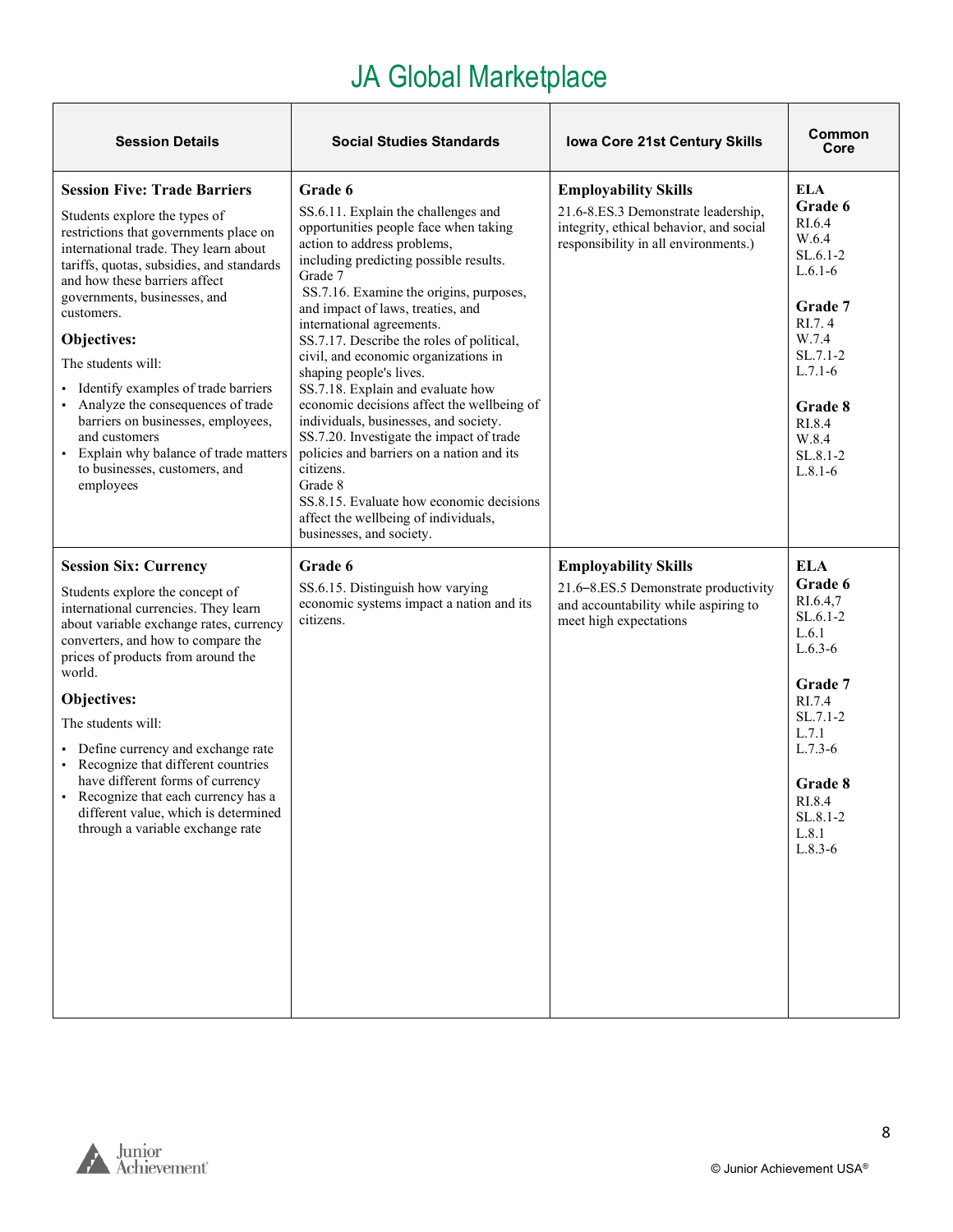| <b>Session Details</b>                                                                                                                                                                                                                                                                                                                                                                                                                                                                                                                                       | <b>Social Studies Standards</b>                                                                                                                                                                                                                                                                                                                                                                                                                | <b>Iowa Core 21st Century Skills</b>                                                                                                                                                                              | Common<br>Core                                                                                                                                                                                                    |
|--------------------------------------------------------------------------------------------------------------------------------------------------------------------------------------------------------------------------------------------------------------------------------------------------------------------------------------------------------------------------------------------------------------------------------------------------------------------------------------------------------------------------------------------------------------|------------------------------------------------------------------------------------------------------------------------------------------------------------------------------------------------------------------------------------------------------------------------------------------------------------------------------------------------------------------------------------------------------------------------------------------------|-------------------------------------------------------------------------------------------------------------------------------------------------------------------------------------------------------------------|-------------------------------------------------------------------------------------------------------------------------------------------------------------------------------------------------------------------|
| <b>Session Seven: Global Workforce</b><br>Students take on the role of<br>international business owners<br>reviewing the skills and experience of<br>potential employees.<br>Objectives:<br>The students will:<br>Describe how businesses can use<br>modern technology and<br>communication tools to locate<br>highly qualified employees at the<br>most advantageous wages<br>• Express specific steps that would<br>need to be taken to obtain work in<br>another country<br>Recognize the value of a second<br>٠<br>language for future job opportunities | Grade 7<br>SS.7.15. Distinguish and apply the powers<br>and responsibilities of global citizens,<br>interest groups and the media in a variety<br>of governmental and nongovernmental<br>contexts.<br>SS.7.17. Describe the roles of political,<br>civil, and economic organizations in<br>shaping people's lives.<br>SS.7.18. Explain and evaluate how<br>economic decisions affect the wellbeing of<br>individuals, businesses, and society. | <b>Employability Skills</b><br>21.6-8.ES.4 Demonstrate initiative,<br>self-direction, creativity, and<br>entrepreneurial thinking while<br>exploring individual talents and skills<br>necessary to be successful. | Grade 6<br>RI.6.1<br>RI.6.4<br>RI.6.7<br>W.6.4<br>$SL.6.1-2$<br>SL.6.4<br>$L.6.1-6$<br>Grade 7<br>RI.7.1<br>RI.7.4<br>W.7.4<br>$SL.7.1-2$<br>$L.7.1-6$<br>Grade 8<br>RI.8.1,4<br>W.8.4<br>$SL.8.1-2$<br>$L.8.1-6$ |

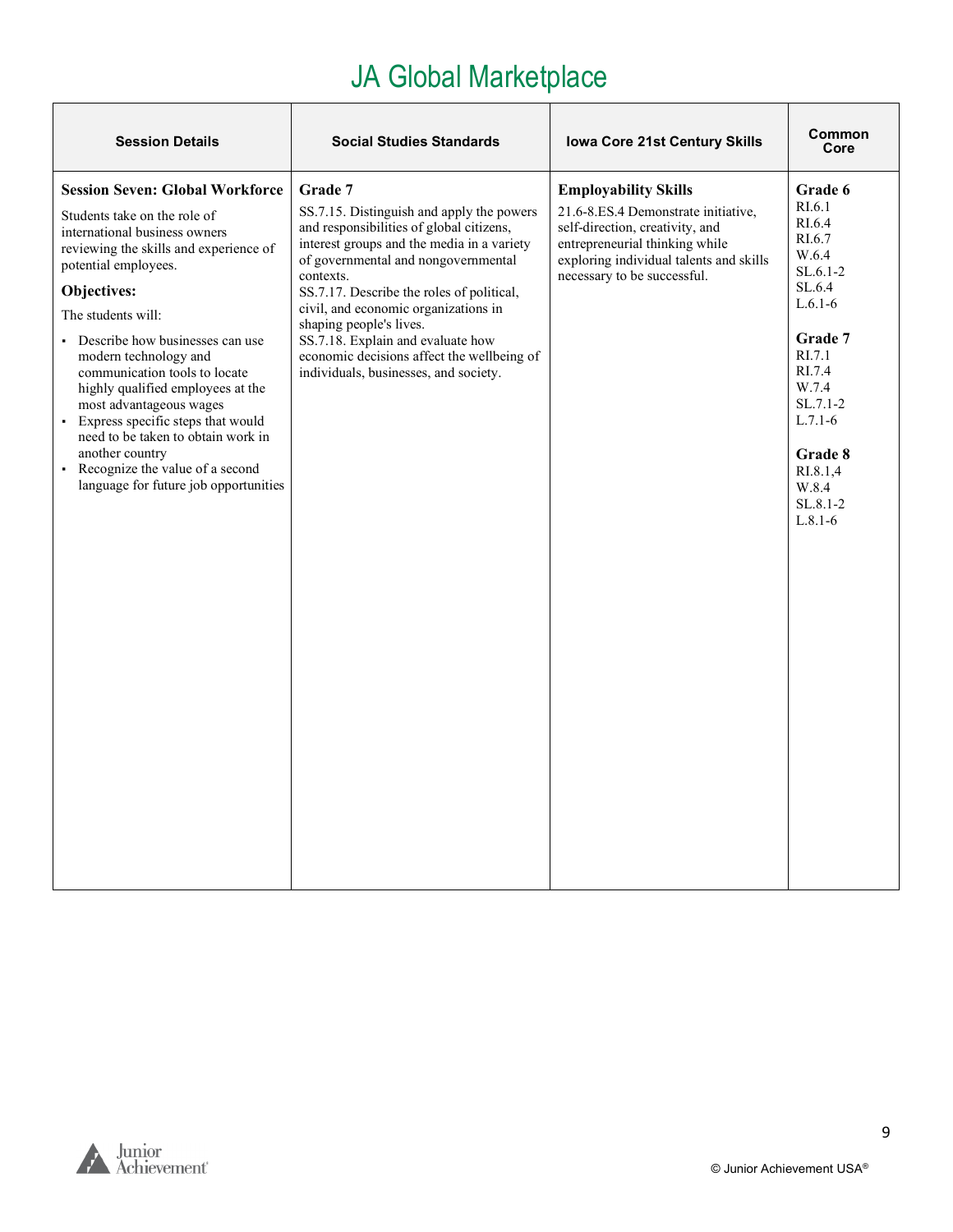### JA It's My Business!

<span id="page-9-0"></span>

| <b>Session Details</b>                                                                                                                                                                                                                                                                                                                                                                                                                                                                                                                                                                            | <b>Social Studies Standards</b>                                                                                                                                                                                                                                                                                                                   | <b>Iowa Core 21st Century Skills</b>                                                                                                                                                                              | <b>Common Core</b><br>FI A                                                                                                                                                           |
|---------------------------------------------------------------------------------------------------------------------------------------------------------------------------------------------------------------------------------------------------------------------------------------------------------------------------------------------------------------------------------------------------------------------------------------------------------------------------------------------------------------------------------------------------------------------------------------------------|---------------------------------------------------------------------------------------------------------------------------------------------------------------------------------------------------------------------------------------------------------------------------------------------------------------------------------------------------|-------------------------------------------------------------------------------------------------------------------------------------------------------------------------------------------------------------------|--------------------------------------------------------------------------------------------------------------------------------------------------------------------------------------|
| <b>Session One: Entrepreneurs</b><br>Students learn about the relationship<br>between entrepreneurs, their<br>businesses, and the products and<br>services they offer, and then take an<br>entrepreneurial characteristics<br>inventory to assess their own<br>entrepreneurial skills and interests.<br>Objectives:<br>The students will:<br>• Define entrepreneurship and social<br>entrepreneurship<br>• Describe the relationship between a<br>business and its products and service<br>• Identify entrepreneurial<br>characteristics and recognize them, in<br>varying degrees, in themselves | Grade 6<br>SS.6-8.1. Explain how disciplinary<br>concepts and ideas are associated with<br>a compelling question.<br>SS.6.15. Distinguish how varying<br>economic systems impact a nation and<br>its citizens.<br>SS.6.24. Explain how personal<br>financial decisions are influenced by an<br>individual's interpretation of needs and<br>wants. | <b>Financial Literacy</b><br>21.6-8. FL.6 Demonstrate ethical<br>financial decision-making skills and<br>assess how these decisions might<br>impact the broader community.                                        | Grade 6<br>RI 6.4,7<br>$SL.6.1-2$<br>$L.6.1-6$<br>Grade 7<br>RI.7.4.7<br>$SL.7.1-2$<br>$L.7.1-6$<br>Grade 8<br>RL8.4<br>$SL.8.1-2$<br>$L.8.1 - 5$                                    |
| <b>Session Two: Market and Need</b><br>Students are introduced to young<br>entrepreneurs who have successfully met<br>an identified market need, and then<br>created a new product to meet the need.<br>Students work in groups to brainstorm<br>current needs within different product<br>categories.<br>Objectives:<br>The students will:<br>• Define market and need<br>• Explain the importance of identifying<br>market and need when developing<br>new product or service ideas                                                                                                             | Grade 6<br>SS.6-8.2. Identify the relationship<br>between supporting questions and<br>compelling questions in an inquiry.<br>Grade 7<br>SS.7.29. Analyze how external factors,<br>such as marketing and advertising<br>techniques, might influence spending<br>decisions.                                                                         | <b>Employability Skills</b><br>21.6-8.ES.4 Demonstrate initiative,<br>self-direction, creativity, and<br>entrepreneurial thinking while<br>exploring individual talents and<br>skills necessary to be successful. | Grade 6<br>RI.6.1,4,7<br>$SL.6.1-2$<br>SL.64<br>$L.6.1-6$<br>Grade 7<br>RI. 7.1,4,7<br>$SL.7.1-2$<br>SL.7.4<br>$L.7.1-6$<br>Grade 8<br>RI.8.1.4<br>SL.8.1-2<br>SL.8.4<br>$L.8.1 - 5$ |

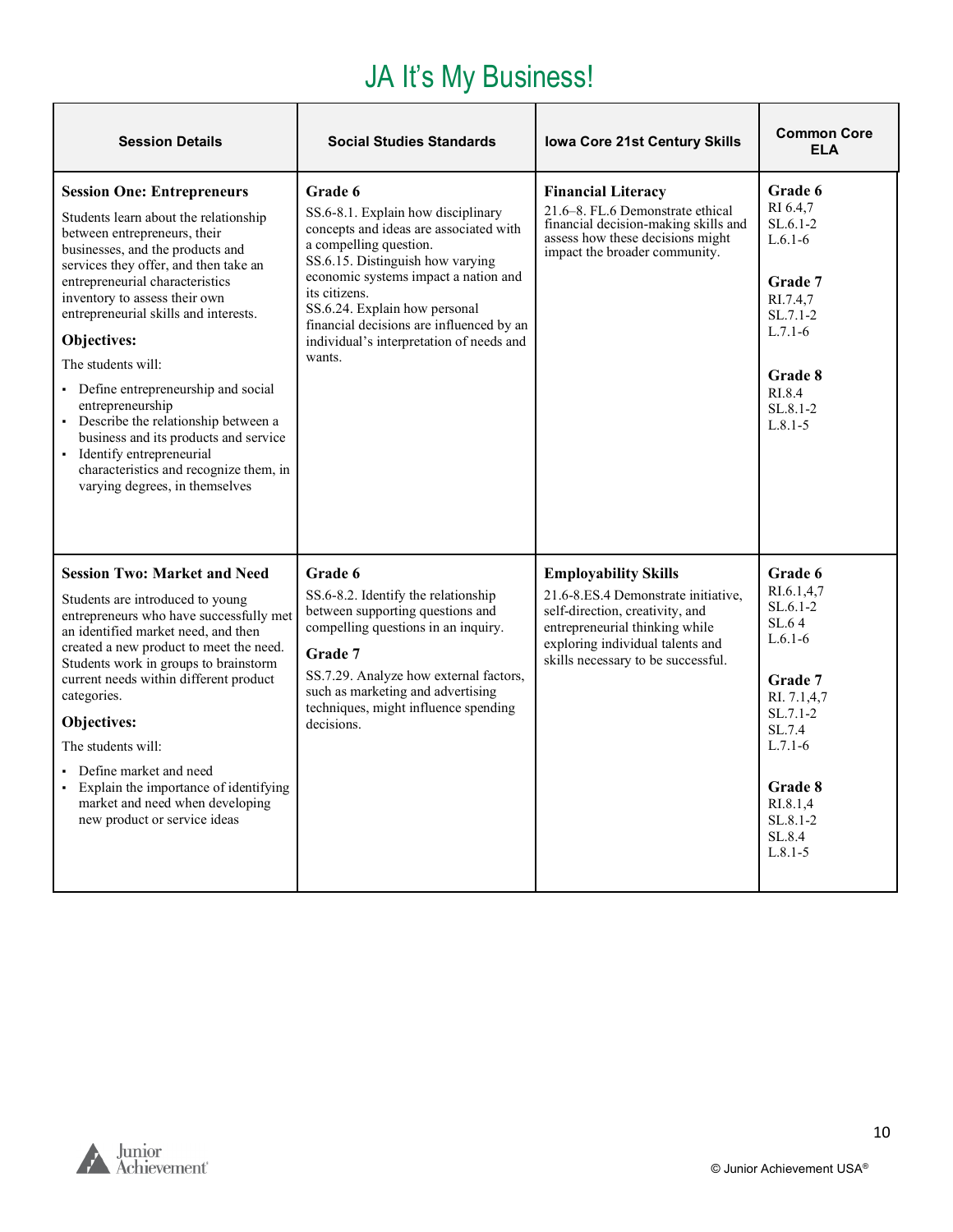### JA It's My Business!

| <b>Session Details</b>                                                                                                                                                                                                                                                                                                                                                                                                                                                                                          | <b>Social Studies Standards</b>                                                                                                              | Iowa Core 21st Century Skills                                                                                                                                                                                                                                                                                                                                                                                          | <b>Common Core</b><br><b>ELA</b>                                                                                                                                                                                     |
|-----------------------------------------------------------------------------------------------------------------------------------------------------------------------------------------------------------------------------------------------------------------------------------------------------------------------------------------------------------------------------------------------------------------------------------------------------------------------------------------------------------------|----------------------------------------------------------------------------------------------------------------------------------------------|------------------------------------------------------------------------------------------------------------------------------------------------------------------------------------------------------------------------------------------------------------------------------------------------------------------------------------------------------------------------------------------------------------------------|----------------------------------------------------------------------------------------------------------------------------------------------------------------------------------------------------------------------|
| <b>Session Three: Innovative Ideas</b><br>Students learn about innovative idea<br>generation and examine cutting-edge<br>products. Working in groups, students<br>brainstorm their own product ideas and<br>use graphic organizers to capture them.<br>Objectives:<br>The students will:<br>· Explain innovation and recognize it<br>as a necessary entrepreneurial skill<br>when starting a business<br>• Participate in creative idea<br>generation, from brainstorming to<br>defending and selecting an idea | NA                                                                                                                                           | <b>Employability Skills</b><br>21.9-12.ES.1 Communicate and<br>work productively with others,<br>incorporating different perspectives<br>and cross-cultural understanding, to<br>increase innovation and the quality<br>of work.<br>21.6-8.ES.4 Demonstrate initiative,<br>self-direction, creativity, and<br>entrepreneurial thinking while<br>exploring individual talents and<br>skills necessary to be successful. | Grade 6<br>RI.6.1<br>RI. 6.4<br>RI.6.7<br>$SL.6.1-2$<br>$SL.4-5$<br>$L.6.1-6$<br>Grade 7<br>RI.7.1<br>RI.7.4<br>RI.7.7<br>$SL.7.1-2$<br>SL.7.4-5<br>$L.7.1-6$<br>Grade 8<br>RI.8.1<br>RI.8.4<br>SL.8.1-2<br>SL.8.4-5 |
| <b>Session Four: Testing the Market</b><br>Students learn about the importance of<br>obtaining market feedback about new<br>product ideas. They will examine<br>various survey question types and<br>determine whether questions yield<br>useful product feedback, and then<br>practice developing survey questions in<br>groups.<br>Objectives:<br>The students will:<br>• Discuss the importance of market<br>research in the product development<br>process<br>• Describe multiple types of survey           | Grade 7<br>SS.7.29. Analyze how external factors,<br>such as marketing and advertising<br>techniques, might influence spending<br>decisions. | <b>Employability Skills</b><br>21.9-12.ES.2 Adapt to various roles<br>and responsibilities and work<br>flexibly in climates of ambiguity and<br>changing priorities.                                                                                                                                                                                                                                                   | $L.8.1 - 5$<br>Grade 6<br>RI.6.1<br>RI.6.4<br>RI.6.7<br>W.6.4<br>$SL.6.1-2$<br>$L.6.1-6$<br>Grade 7<br>RI.7.1<br>RI.7.4<br>RI.77<br>W.7.4<br>$SL.7.1-2$<br>$L.7.1-6$<br>Grade 8                                      |
| questions                                                                                                                                                                                                                                                                                                                                                                                                                                                                                                       |                                                                                                                                              |                                                                                                                                                                                                                                                                                                                                                                                                                        | RI. 8.4<br>W.8.4<br>SL.8.1-2<br>$L.8.1 - 5$                                                                                                                                                                          |

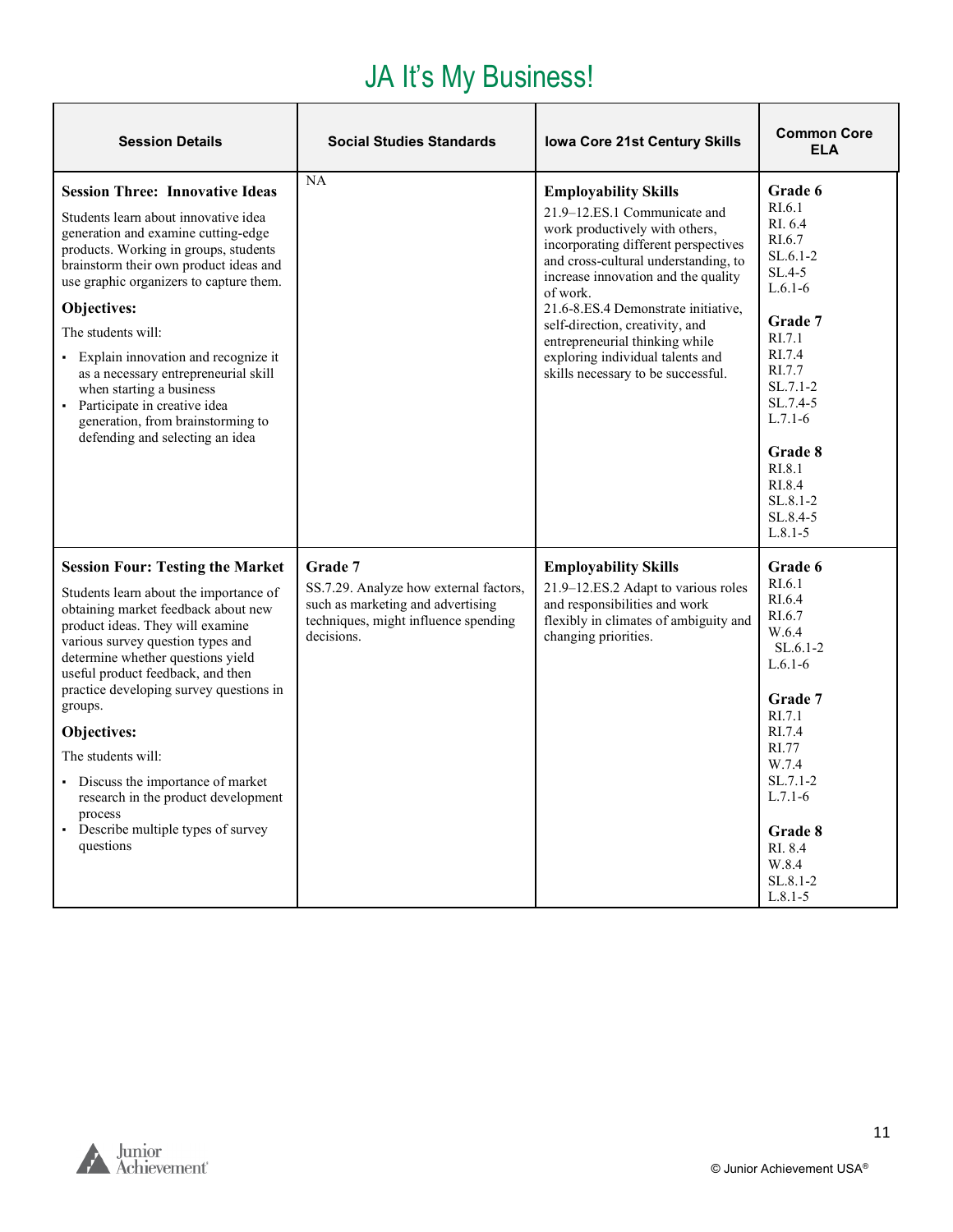### JA It's My Business!

| <b>Session Details</b>                                                                                                                                                                                                                                                                                                                                                                                                                                                                          | <b>Social Studies Standards</b>                                                                                                | Iowa Core 21st Century Skills                                                                                                                                                                                                                                                                                                                                                                                                                     | <b>Common Core</b><br><b>ELA</b>                                                                                                                                                                                                        |
|-------------------------------------------------------------------------------------------------------------------------------------------------------------------------------------------------------------------------------------------------------------------------------------------------------------------------------------------------------------------------------------------------------------------------------------------------------------------------------------------------|--------------------------------------------------------------------------------------------------------------------------------|---------------------------------------------------------------------------------------------------------------------------------------------------------------------------------------------------------------------------------------------------------------------------------------------------------------------------------------------------------------------------------------------------------------------------------------------------|-----------------------------------------------------------------------------------------------------------------------------------------------------------------------------------------------------------------------------------------|
| <b>Session Five: Design and</b><br>Prototype<br>Students learn about product design and<br>the prototype process. Each student will<br>create a product sketch to show the<br>features and explain the purpose of his<br>or her product.<br>Objectives:<br>The students will:<br>• Represent a product idea and its<br>features by using rough sketches and<br>drawings<br>• Recognize sketches as an important<br>first step in the prototype process                                          | NA                                                                                                                             | <b>Employability Skills</b><br>21.9-12.ES.5 Demonstrate<br>productivity and accountability by<br>meeting high expectations.                                                                                                                                                                                                                                                                                                                       | Grade 6<br>RI.6.4<br>RI.6.7<br>W.6.4<br>$SL.6.1-2$<br>$SL.6.4-5$<br>$L.6.1-6$<br>Grade 7<br>RI.7.4<br>RI.7.7<br>W.7.4<br>$SL.7.1-2$<br>SL.7.4-5<br>$L.7.1-6$<br>Grade 8<br>RI. 8.4<br>W.8.4<br>$SL.8.1 - 2$<br>SL.8.4-5<br>$L. 8.1 - 5$ |
| <b>Session Six: Seek Funding</b><br>Students learn how to plan and deliver a<br>pitch presentation with the intent of<br>attracting potential investors. In a mock<br>competition, groups will pitch their<br>product idea to guest judge(s) who will<br>award teams with ceremonial startup<br>funds.<br>Objectives:<br>The students will:<br>• Describe the elements that make a<br>strong pitch presentation<br>Work together to create and deliver a<br>product pitch for potential funding | Grade 6<br>SS.6.9. Present original arguments<br>based on credible sources using a<br>variety of media to authentic audiences. | <b>Employability Skills</b><br>21.6-8.ES.3 Demonstrate leadership<br>skills, integrity, ethical behavior, and<br>social responsibility while<br>collaborating to achieve common<br>goals.<br>21.6-8.ES.4 Demonstrate initiative<br>and self-direction through high<br>achievement and lifelong learning<br>while exploring the ways individual<br>talents and skills can be used for<br>productive outcomes in personal and<br>professional life. | Grade 6<br>RI.6.4<br>RI.6.7<br>W.6.4<br>$SL.6.1-2$<br>$SL.6.4-5$<br>$L.6.1-4$<br>Grade 7<br>RI.7.4<br>RI.77<br>W.7.4<br>SL.7.1-2<br>SL.7.4-5<br>$L.7.1-4$<br>Grade 8<br>RI.8.4<br>W.8.4<br>SL.8.1-2<br>SL.8.4-5<br>$L.8.1 - 5$          |

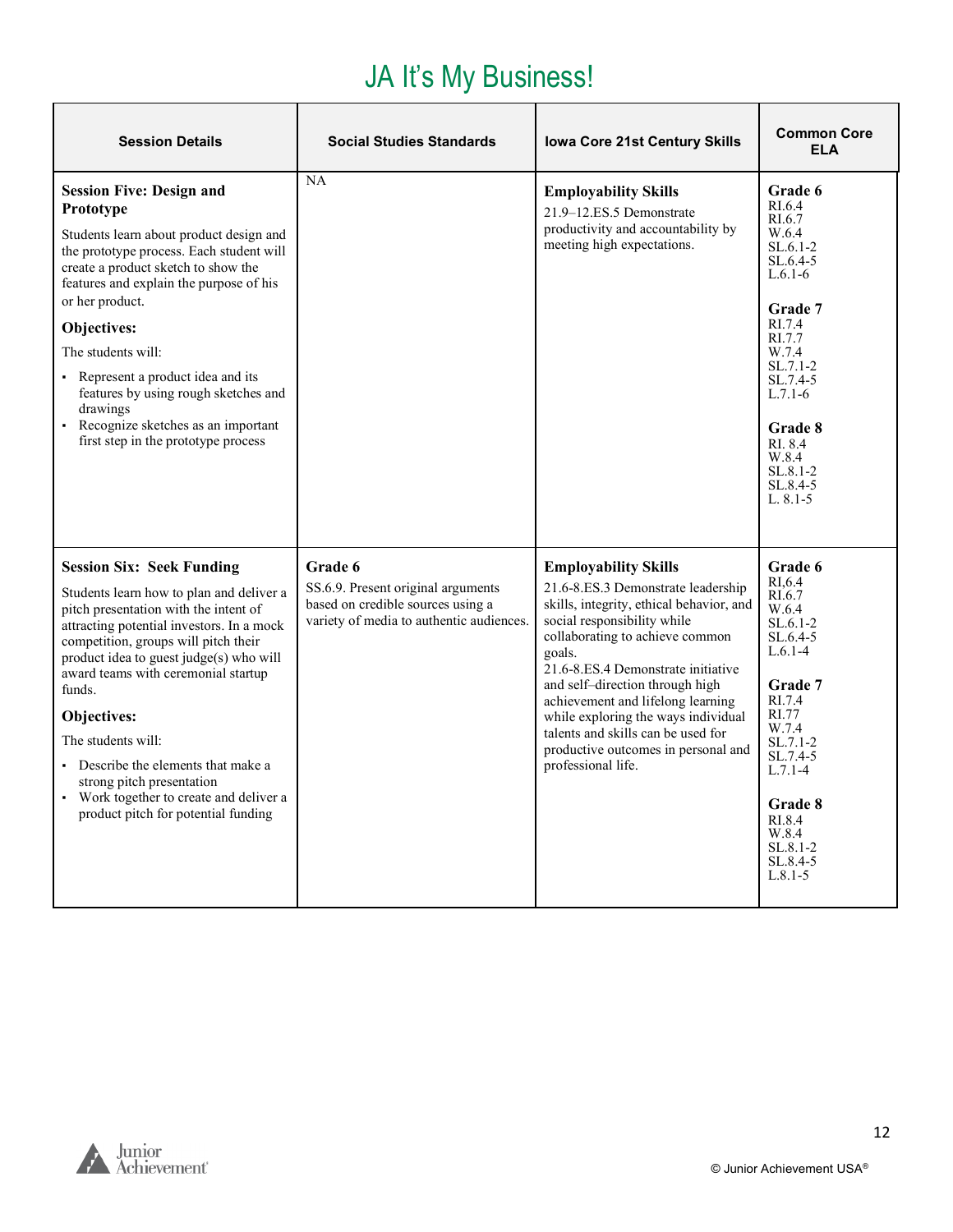#### JA It's My Future

<span id="page-12-0"></span>

| <b>Session Details</b>                                                                                                                                                                                                                                                                                                                                                                                                                                                  | <b>Social Studies Standards</b>                                                                                                                                                          | <b>Iowa Core 21st Century Skills</b>                                                                                                                                                                                                                                                                                                                                                                                 | Common<br><b>Core ELA</b>                                                                                                                 |
|-------------------------------------------------------------------------------------------------------------------------------------------------------------------------------------------------------------------------------------------------------------------------------------------------------------------------------------------------------------------------------------------------------------------------------------------------------------------------|------------------------------------------------------------------------------------------------------------------------------------------------------------------------------------------|----------------------------------------------------------------------------------------------------------------------------------------------------------------------------------------------------------------------------------------------------------------------------------------------------------------------------------------------------------------------------------------------------------------------|-------------------------------------------------------------------------------------------------------------------------------------------|
| <b>Session One: My Brand</b><br>Students learn that they have their own<br>personal brand and that the brand they build<br>today will reflect on them in the future. They<br>examine well-known logos to learn how<br>individuals and companies create their brands<br>and build their reputations. They assess their<br>personal characteristics to define their own<br>brands and then develop logos to represent<br>themselves.<br>Objectives:<br>The students will: | Grade 7<br>SS.7.1. Compare disciplinary concepts<br>and ideas associated with a compelling<br>question.                                                                                  | <b>Employability Skills</b><br>21.9–12.ES.1 Communicate and work<br>productively with others, incorporating<br>different perspectives and cross-<br>cultural understanding, to increase<br>innovation and the quality of work.<br>21.6-8.ES.4 Demonstrate initiative,<br>self-direction, creativity, and<br>entrepreneurial thinking while<br>exploring individual talents and skills<br>necessary to be successful. | Grade 6<br>RL <sub>6.4</sub><br>RI.6.7<br>$SL.6.1-2$<br>$SL.6.4-5$<br>$L.6.1-6$<br>Grade 7<br>RI.7.4<br>SL.7.1-2<br>SL.7.4-5<br>$L.7.1-6$ |
| Describe the elements of a brand<br>Recognize the ability of personal branding<br>to build a positive reputation, for their<br>personal life as well as for their future<br>career<br>• Design a logo that expresses their personal<br>brand                                                                                                                                                                                                                            |                                                                                                                                                                                          |                                                                                                                                                                                                                                                                                                                                                                                                                      | <b>Grade 8</b><br>RI. 8.4<br>SL.8.1-2<br>SL.8.4-5<br>$L.8.1-6$                                                                            |
| <b>Session Two: Career Paths and</b><br><b>Clusters</b><br>Students are introduced to the 16 career<br>clusters and the pathways through them. They<br>take a career interest survey and learn about<br>potential jobs within their preferred clusters.<br>They then share job information with other<br>members of the class and discuss the<br>importance of all jobs within a community.                                                                             | Grade 7<br>SS.7.3. Gather relevant information<br>from primary and secondary sources<br>using the origin, authority, structure,<br>and context of the sources to guide the<br>selection. | <b>Employability Skills</b><br>21.9-12.ES.1 Communicate and work<br>productively with others, incorporating<br>different perspectives and cross-<br>cultural understanding, to increase<br>innovation and the quality of work.                                                                                                                                                                                       | Grade 6<br>RI.6.1,4,7<br>$SL.6.1-2$<br>$SL.6.4-5$<br>$L.6.1-6$<br>Grade 7<br>RI.7.1,4<br>$SL.7.1-2$<br>SL.7.4<br>$L.7.1-6$                |
| Objectives:<br>The students will:<br>Define careers cluster.<br>• Identify jobs in specific career clusters to<br>explore further<br>• Recognize the interconnectivity and value<br>of all types of jobs                                                                                                                                                                                                                                                                |                                                                                                                                                                                          |                                                                                                                                                                                                                                                                                                                                                                                                                      | Grade 8<br>RI.8.1<br>RI.8.4<br>$SL.8.1 - 2$<br>SL.8.4<br>$L.8.1-6$                                                                        |



13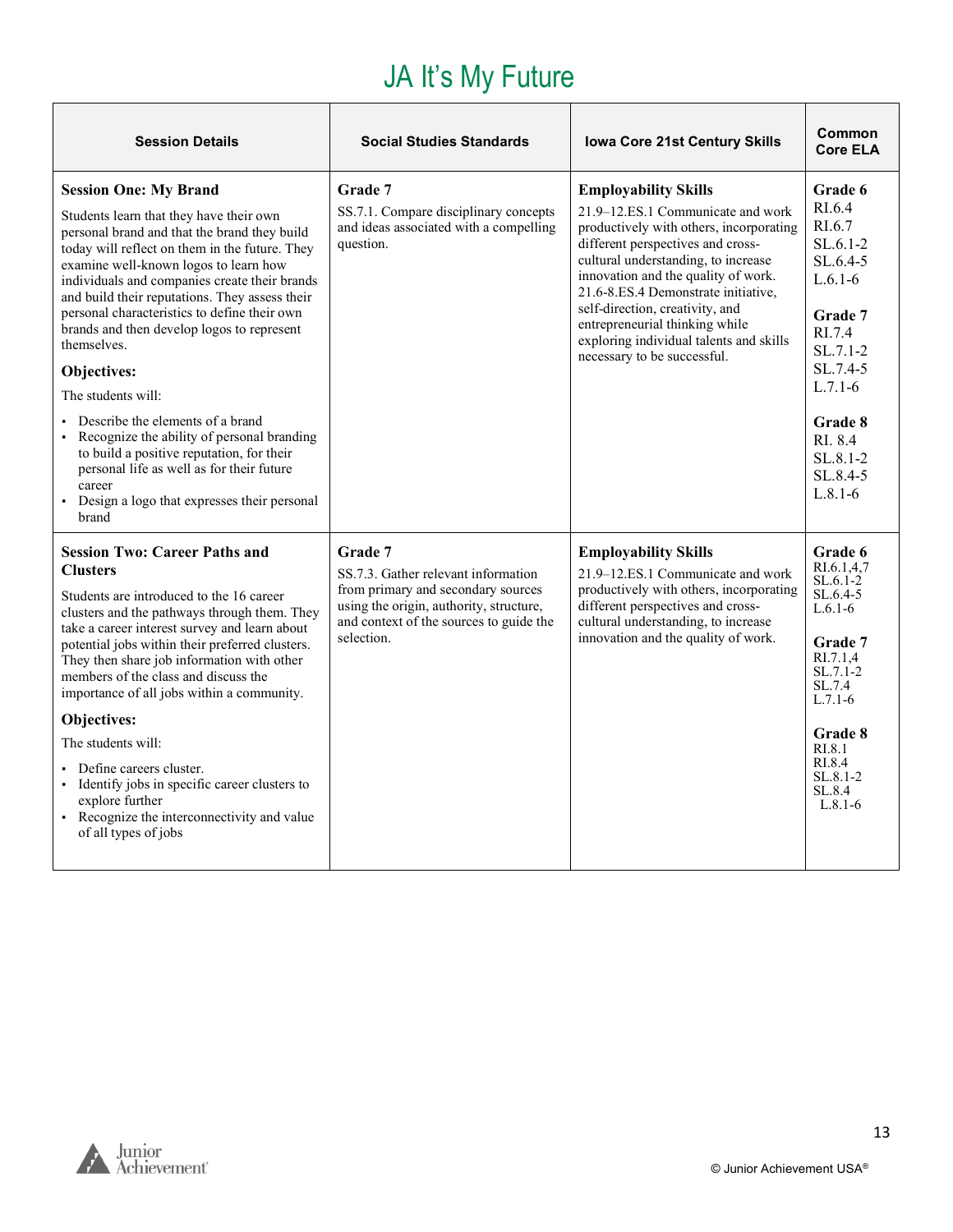# JA It's My Future

| <b>Session Details</b>                                                                                                                                                                                                                                                                                                                                                                                                                                                                                                                                                 | <b>Social Studies Standards</b>                                                              | <b>Iowa Core 21st Century Skills</b>                                                                                                                                 | Common<br><b>Core ELA</b>                                                                                                                                                                                                   |
|------------------------------------------------------------------------------------------------------------------------------------------------------------------------------------------------------------------------------------------------------------------------------------------------------------------------------------------------------------------------------------------------------------------------------------------------------------------------------------------------------------------------------------------------------------------------|----------------------------------------------------------------------------------------------|----------------------------------------------------------------------------------------------------------------------------------------------------------------------|-----------------------------------------------------------------------------------------------------------------------------------------------------------------------------------------------------------------------------|
| <b>Session Three: High-Growth Careers</b><br>Students learn about the importance of being<br>aware of which fields are growing and which<br>are declining when making decisions about<br>their own careers. They play a game that<br>introduces information about high-growth job<br>fields.<br>Objectives:<br>The students will:<br>• Identify specific careers that are forecast to<br>have high-growth rates<br>• Consider a variety of factors when<br>selecting a career                                                                                          | NA                                                                                           | <b>Employability Skills</b><br>21.9-12.ES.2 Adapt to various roles<br>and responsibilities and work flexibly<br>in climates of ambiguity and changing<br>priorities. | Grade 6<br>RI.6.1.4.7<br>$SL.6.1-2$<br>$L.6.1-6$<br><b>Grade</b> 7<br>RI.7.1.4<br>$SL.7.1-2$<br>$L.7.1-6$<br>Grade 8<br>RI.8.1.4<br>SL.8.1-2<br>L.8.1, 3, 4                                                                 |
| <b>Session Four: Career Mapping</b><br>Students learn how early experiences can<br>build transferable skills that contribute to<br>future job success. Students look at the lives<br>of celebrities and their paths to success,<br>focusing on early experiences. They learn<br>about career maps by examining a sample and<br>then creating their own.<br>Objectives:<br>The students will:<br>• Identify jobs in specific career clusters that<br>they would like to explore further<br>• Plan significant milestones they need to<br>reach to earn a particular job | Grade 7<br>SS.7.28. Predict the relationship<br>between financial goals and<br>achievements. | <b>Employability Skills</b><br>21.9-12.ES.5 Demonstrate<br>productivity and accountability by<br>meeting high expectations.                                          | Grade 6<br>RI.6.4<br>RI.6.7<br>W.6.4<br>$SL.6.1-2$<br>$SL.6.4-5$<br>$L.6.1-6$<br>Grade 7<br>RI.7.4<br>W.7.4<br>$SL.7.1-2$<br>SL.7.4-5<br>$L.7.1-6$<br>Grade 8<br>RI.8.4<br>W.8.4<br>$SL.8.1 - 2$<br>$SL.4-5$<br>$L.8.1 - 6$ |

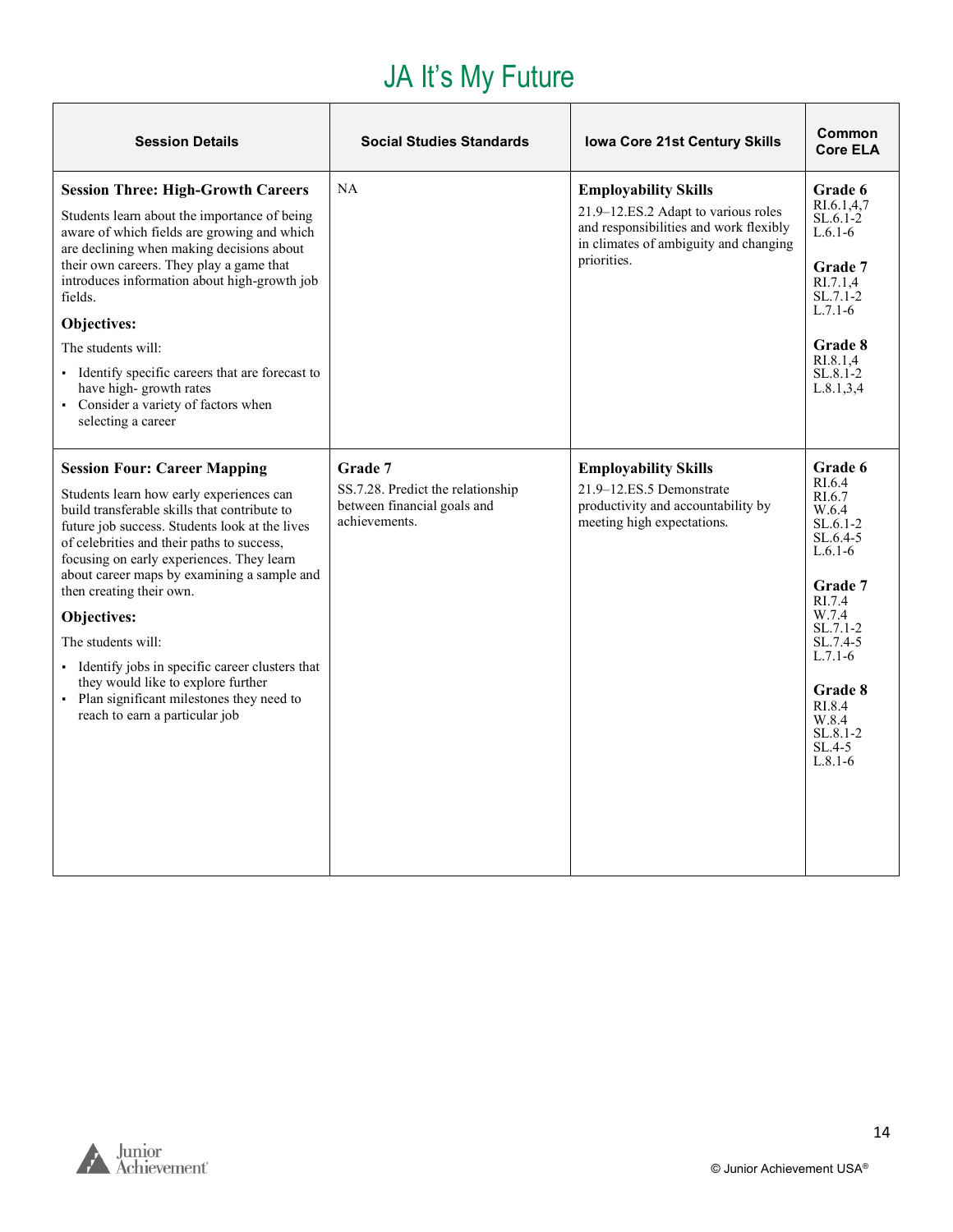### JA It's My Future

| <b>Session Details</b>                                                                                                                                                                                                                                                                                                                                                                                                                                                                                                                                                                                                                                                                                                                                                                                                                                                                             | <b>Social Studies Standards</b> | Iowa Core 21st Century Skills                                                                                                                                                                                                                                                        | Common<br><b>Core ELA</b>                                                                                                                                                                                       |
|----------------------------------------------------------------------------------------------------------------------------------------------------------------------------------------------------------------------------------------------------------------------------------------------------------------------------------------------------------------------------------------------------------------------------------------------------------------------------------------------------------------------------------------------------------------------------------------------------------------------------------------------------------------------------------------------------------------------------------------------------------------------------------------------------------------------------------------------------------------------------------------------------|---------------------------------|--------------------------------------------------------------------------------------------------------------------------------------------------------------------------------------------------------------------------------------------------------------------------------------|-----------------------------------------------------------------------------------------------------------------------------------------------------------------------------------------------------------------|
| <b>Session Five: On the Hunt</b><br>Students are introduced to the basics of<br>looking for and applying and interviewing for<br>a job. They play a game in which they must<br>identify two truths and a myth about the job<br>search process. They also learn the<br>fundamentals of creating a resume and engage<br>in simulation in which they identify<br>appropriate skills for various jobs and decide<br>upon the right section of a resume to highlight<br>those skills.<br>Objectives:<br>The students will:<br>• Recognize basic job-hunting techniques,<br>including looking for a job, applying,<br>interviewing, and listing references<br>• Recognize the importance of personal<br>presentation and making a good<br>impression, on paper and in person.<br>Recognize the basic construction of a<br>$\blacksquare$<br>resume and skills that should be<br>highlighted on a resume. | NA                              | <b>Employability Skills</b><br>21.9–12.ES.4 Demonstrate initiative<br>and self-direction through high<br>achievement and lifelong learning<br>while exploring the ways individual<br>talents and skills can be used for<br>productive outcomes in personal and<br>professional life. | Grade 6<br>RI.6.1<br>RI.6.4<br>RI.6.7<br>$SL.6.1-2$<br>SL.4<br>$L.6.1-6$<br>Grade 7<br>RI.7.1<br>RI. 7.4<br>SL.7.1-2<br>SL.7.4<br>$L.7.1-4$<br>Grade 8<br>RI.8.1<br>RI.8.4<br>SL.8.1-2<br>SL.8.4<br>$L.8.1 - 4$ |
| <b>Session Six: Soft Skills</b><br>Students learn about the differences between<br>technical and soft skills and why both are<br>essential for keeping a job. Students will also<br>complete a soft skills self-evaluation to<br>determine which skills they already have and<br>which they can work toward. Finally, they<br>will role-play situations that require strong<br>soft skills.<br>Objectives:<br>The students will:<br>Define and differentiate between technical<br>skills and soft skills<br>Identify specific soft skills they already<br>٠<br>possess and those they need to improve                                                                                                                                                                                                                                                                                              | <b>NA</b>                       | <b>Employability Skills</b><br>21.9-12.ES.3 Demonstrate leadership<br>skills, integrity, ethical behavior, and<br>social responsibility while<br>collaborating to achieve common<br>goals.                                                                                           | Grade 6<br>RI.6.4,7<br>SL.6.1-2<br>$SL.6.4-5$<br>$L.6.1-6$<br>Grade 7<br>RI.7.4<br>SL.7.1-2<br>SL.7.4-5<br>$L.7.1-6$<br>Grade 8<br>RI.8.4<br>$SL.8.1-2$<br>SL.8.4-5<br>$L.8.1-6$                                |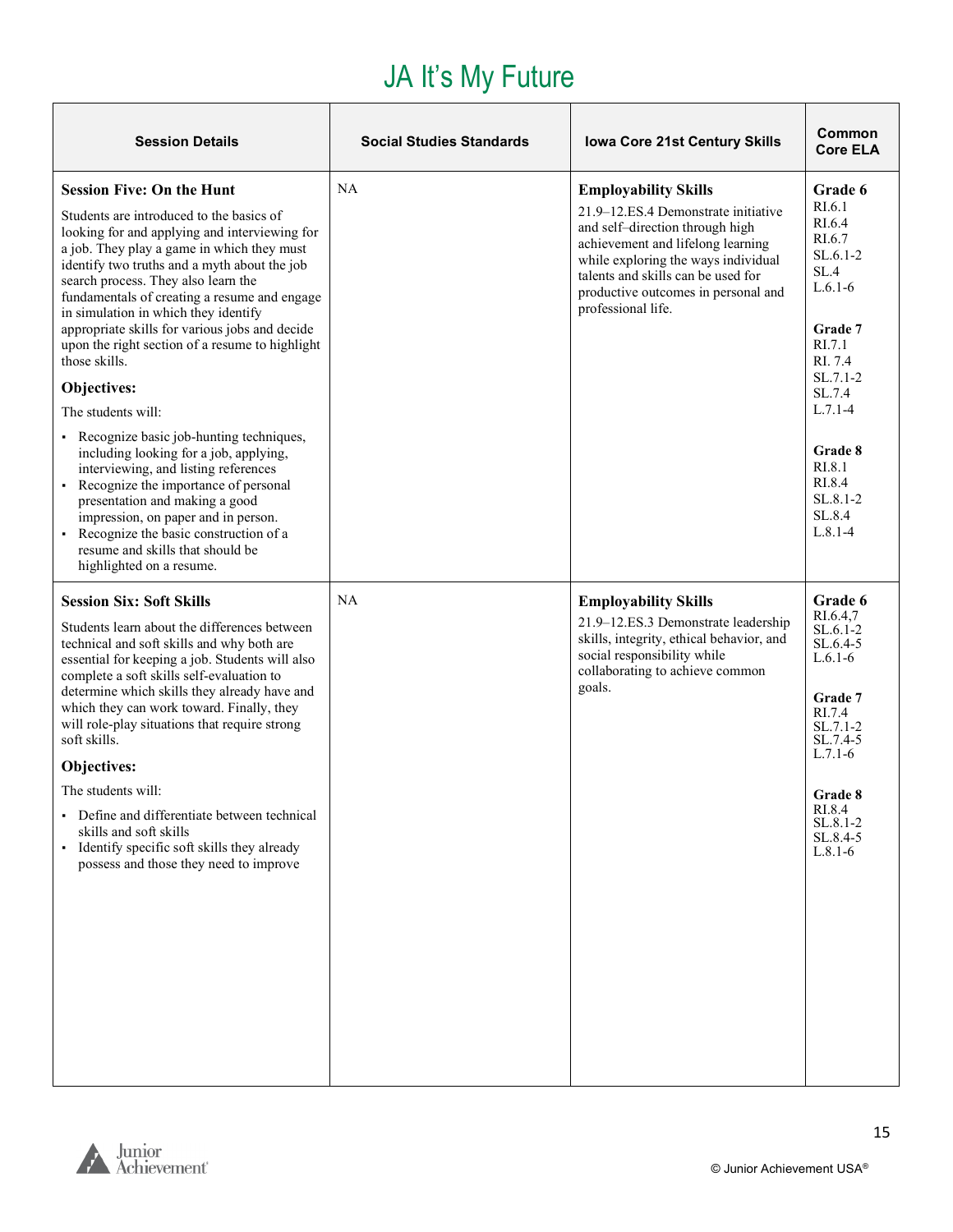# JA Career Exploration Fair

T

<span id="page-15-0"></span>

| <b>Session Descriptions</b>                                                                                                                                                                                                                                                                                                                                                                                                                                                  | <b>Iowa Core 21st Century Skills</b>                                                                                                                                                                                                                                                                                                                                                                                   | <b>Common Core ELA</b>                                                                                                                                                                                                                                                  |
|------------------------------------------------------------------------------------------------------------------------------------------------------------------------------------------------------------------------------------------------------------------------------------------------------------------------------------------------------------------------------------------------------------------------------------------------------------------------------|------------------------------------------------------------------------------------------------------------------------------------------------------------------------------------------------------------------------------------------------------------------------------------------------------------------------------------------------------------------------------------------------------------------------|-------------------------------------------------------------------------------------------------------------------------------------------------------------------------------------------------------------------------------------------------------------------------|
| Pre-Fair Session: What Sets You Apart?<br>Students reflect on their abilities, interests, and<br>values as they consider future career choices.<br>Objectives:<br>The students will:<br>Define careers.<br>Differentiate between abilities (skills) and<br>values.<br>• Identify their personal characteristics.                                                                                                                                                             | <b>Employability Skills</b><br>21.6-8.ES.1 Communicate and work productively<br>with others, considering different perspectives, and<br>cultural views to increase the quality of work.                                                                                                                                                                                                                                | <b>Reading for Informational Text</b><br>RI4<br>RI <sub>7</sub><br><b>Speaking and Listening</b><br>SL <sub>1</sub><br>SL <sub>2</sub><br>Language<br>L <sub>3</sub><br>L <sub>4</sub><br>L6                                                                            |
| The Day of the Fair<br>Students will visit seven speakers from the<br>community who will give brief presentations<br>about their jobs, allowing time for students to ask<br>questions.<br>Objectives:<br>The students will:<br>• Complete one pre-fair activity (teacher-led)<br>(optional).<br>Express how jobs require specific interests and<br>skills.<br>• Complete one post-fair activity (teacher-led)<br>(optional).<br>Complete a student evaluation, if requested. | <b>Employability Skills</b><br>21.6-8.ES.1 Communicate and work productively<br>with others, considering different perspectives, and<br>cultural views to increase the quality of work.<br>21.6-8.ES.2 Adapt and adjust to various roles and<br>responsibilities in an environment of change.<br>21.6-8.ES.3 Demonstrate leadership, integrity,<br>ethical behavior, and social responsibility in all<br>environments. | <b>Reading for Informational Text</b><br>RI4<br>RI7<br><b>Speaking and Listening</b><br>SL <sub>1</sub><br>SL <sub>2</sub><br>Writing<br>W <sub>4</sub><br>W 7<br>Language<br>L <sub>3</sub><br>L <sub>4</sub><br>L6                                                    |
| <b>Post-Fair Session</b><br>Students reflect on their JA Career Exploration<br>Fair experiences.<br>Objectives:<br>The students will:<br>Identify a future career goal.<br>• Create a personal action plan.                                                                                                                                                                                                                                                                  | <b>Employability Skills</b><br>21.6-8.ES.1 Communicate and work productively<br>with others, considering different perspectives, and<br>cultural views to increase the quality of work.<br>21.6-8.ES.4 Demonstrate initiative, self-direction,<br>creativity, and entrepreneurial thinking while<br>exploring individual talents and skills necessary to<br>be successful.                                             | <b>Reading for Informational Text</b><br>RI <sub>2</sub><br>RI <sub>4</sub><br>RI <sub>5</sub><br>RI <sub>7</sub><br><b>Speaking and Listening</b><br>SL <sub>1</sub><br>SL <sub>2</sub><br>Writing<br>W 4<br>W 7<br>Language<br>L <sub>3</sub><br>L <sub>4</sub><br>L6 |



 $\overline{\phantom{0}}$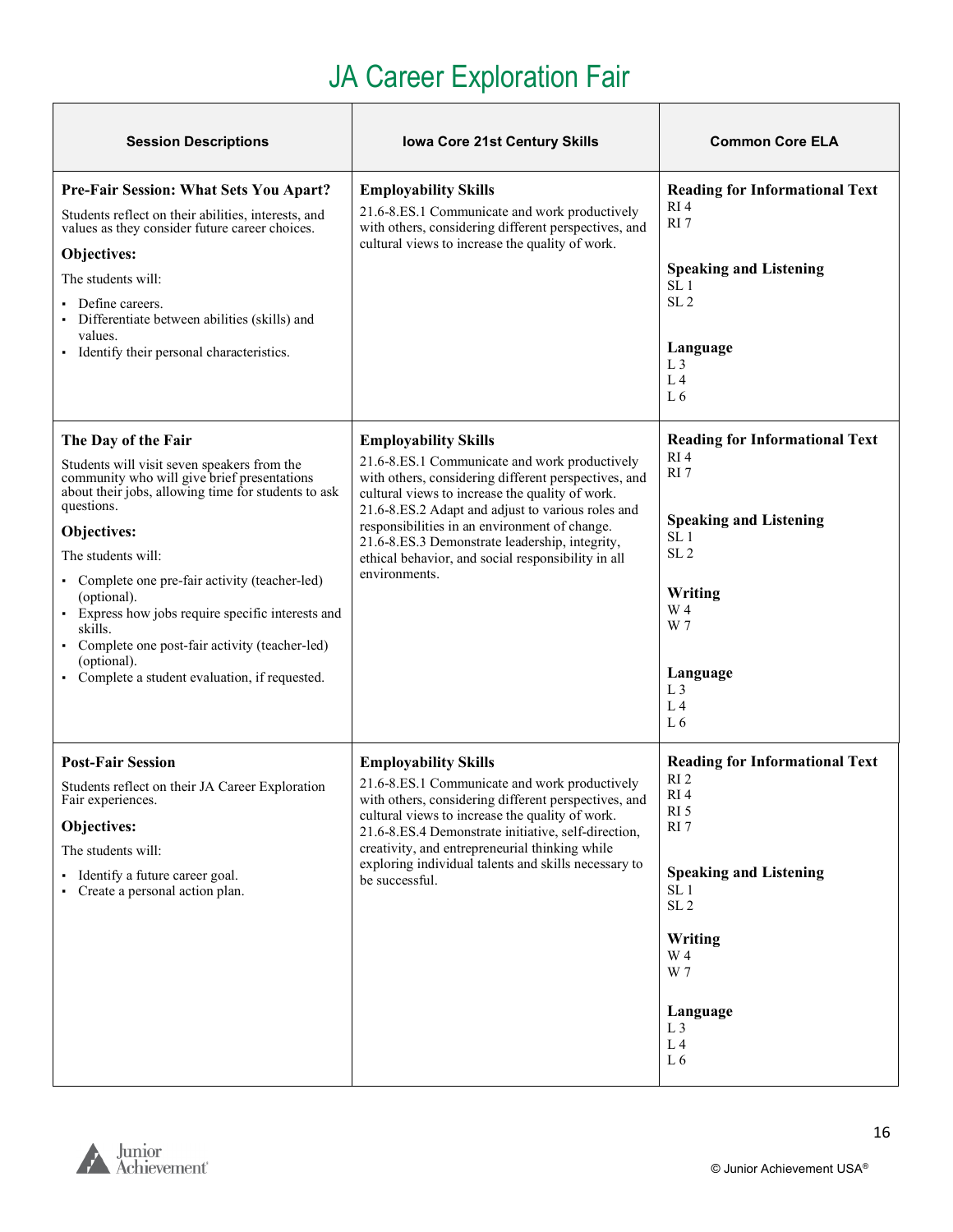### JA Career Speaker Series

<span id="page-16-0"></span>

| <b>Session Descriptions</b>                                                                                                                                                                                                                                                                                      | <b>Iowa Core 21st Century Skills</b>                                                                                                                                                                                                                                                                                                                                                                               | <b>Common Core ELA</b>                                                                                                                                                                                                        |
|------------------------------------------------------------------------------------------------------------------------------------------------------------------------------------------------------------------------------------------------------------------------------------------------------------------|--------------------------------------------------------------------------------------------------------------------------------------------------------------------------------------------------------------------------------------------------------------------------------------------------------------------------------------------------------------------------------------------------------------------|-------------------------------------------------------------------------------------------------------------------------------------------------------------------------------------------------------------------------------|
| <b>Session One: Before the Event</b><br>Students research the visiting<br>career speaker and his or her<br>company, and prepare questions<br>for the speaker event.<br>Objectives:<br>The students will:<br>Identify skills and interests.<br>Recognize Career Clusters<br>Recall future high-demand occupations | <b>Employability Skills</b><br>21.6-8.ES.1 Communicate and work productively with<br>others, considering different perspectives, and cultural<br>views to increase the quality of work.                                                                                                                                                                                                                            | <b>Reading for Informational Text</b><br>RI 1<br>RI4<br>RI <sub>7</sub><br><b>Speaking and Listening</b><br>SL <sub>1</sub><br>SL <sub>2</sub><br>Writing<br>W 4<br>W 7<br>Language<br>L <sub>3</sub><br>L <sub>4</sub><br>L6 |
| <b>Session Two: During the Event</b><br>Students learn about the guest<br>speaker's job experiences and<br>stories, ask questions, and take<br>notes.<br>Objectives:<br>The students will:<br>• Practice active listening skills.<br>Equate job responsibilities with skills<br>and interests                    | <b>Employability Skills</b><br>21.6-8.ES.1 Communicate and work productively with<br>others, considering different perspectives, and cultural<br>views to increase the quality of work.<br>21.6-8.ES.2Adapt and adjust to various roles and<br>responsibilities in an environment of change.<br>21.6-8.ES.3 Demonstrate leadership, integrity, ethical<br>behavior, and social responsibility in all environments. | <b>Speaking and Listening</b><br>SL <sub>1</sub><br>SL <sub>2</sub><br>Writing<br>W 4<br>W 7<br>Language<br>L <sub>3</sub><br>L <sub>4</sub><br>L <sub>6</sub>                                                                |
| <b>Session Three: After the Event</b><br>Students reflect on what they learned<br>during their preparation and the<br>speaker event.<br>Objectives:<br>The students will:<br>• Recognize Career Clusters                                                                                                         | <b>Employability Skills</b><br>21.6-8.ES.1 Communicate and work productively with<br>others, considering different perspectives, and cultural<br>views to increase the quality of work.<br>21.6-8.ES.4 Demonstrate initiative, self-direction,<br>creativity, and entrepreneurial thinking while exploring<br>individual talents and skills necessary to be successful.                                            | <b>Speaking and Listening</b><br>SL <sub>1</sub><br>SL <sub>2</sub><br>Writing<br>W 2<br>W 4<br>W 7<br>Language<br>L <sub>3</sub><br>L <sub>4</sub><br>L <sub>6</sub>                                                         |

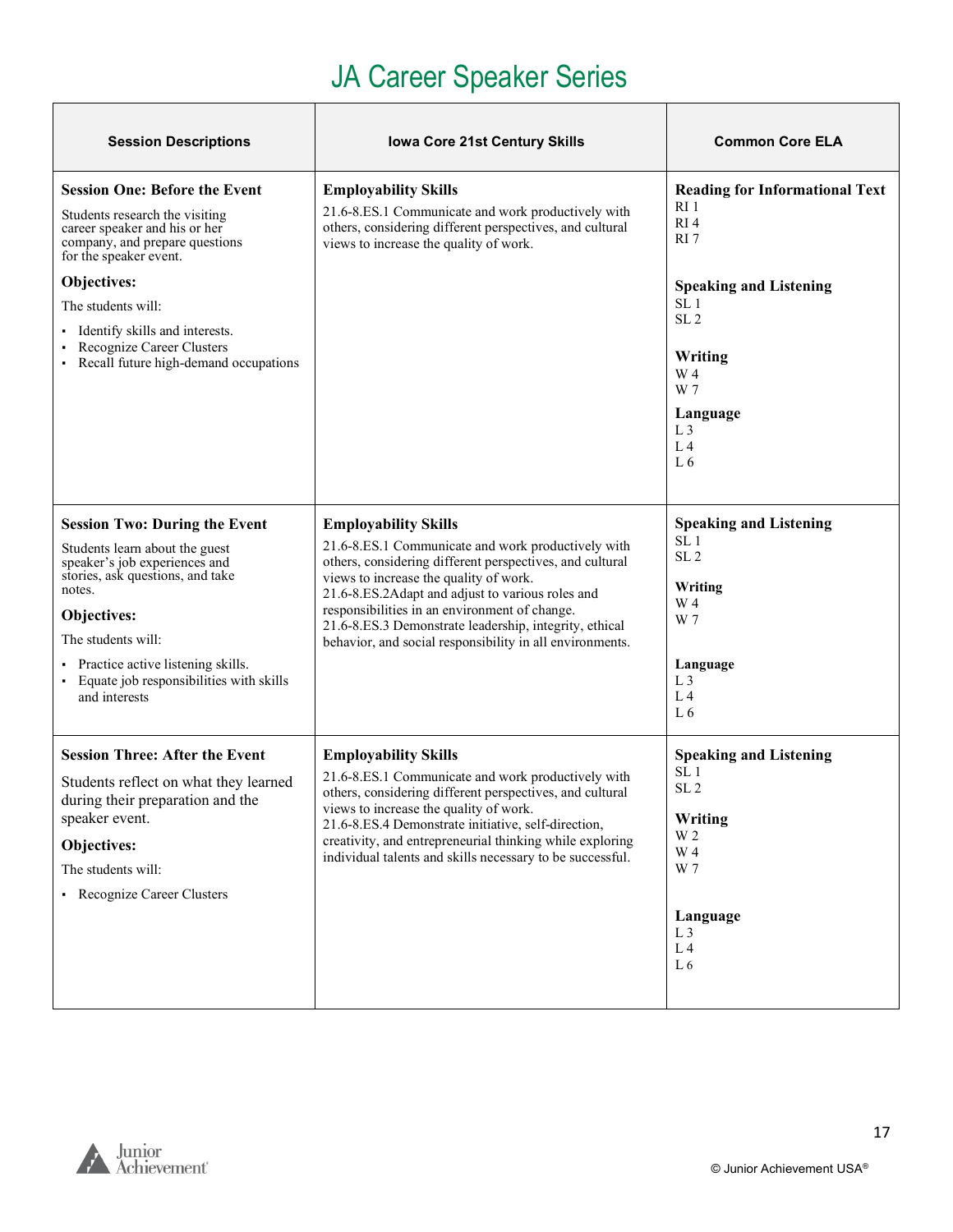### JA Excellence through Ethics

| <b>Session Descriptions</b>                                                                                                                                                                                                                                                                                                                                                                                                                                                                                                                                                                                                                                                       | <b>Academic Standards</b>                                                                                                                                                                                                                                                                                                                                                                                           | <b>Common Core ELA</b>                                                                                                                                                                                                                                                             |
|-----------------------------------------------------------------------------------------------------------------------------------------------------------------------------------------------------------------------------------------------------------------------------------------------------------------------------------------------------------------------------------------------------------------------------------------------------------------------------------------------------------------------------------------------------------------------------------------------------------------------------------------------------------------------------------|---------------------------------------------------------------------------------------------------------------------------------------------------------------------------------------------------------------------------------------------------------------------------------------------------------------------------------------------------------------------------------------------------------------------|------------------------------------------------------------------------------------------------------------------------------------------------------------------------------------------------------------------------------------------------------------------------------------|
| Day of the Visit<br>Students are introduced to the concept of<br>ethics, participate in a demonstration of why<br>ethics are important to discuss, examine<br>their core values, and explore how we are all<br>interdependent on the choices we each<br>make.<br>Objectives:<br>The students will:<br>• Define ethics, ethical dilemma, values,<br>core values, and interdependence.<br>• Articulate how one's core values affects<br>one's choices.<br>• Articulate and identify the steps<br>necessary to make ethical decisions.<br>• Recognize that individual ethics affect<br>the greater community.                                                                        | <b>Employability Skills</b><br>21.6-8.ES.1 Communicate and work productively with others,<br>considering different perspectives, and cultural views to increase the<br>quality of work.<br>21.6-8.ES.2 Adapt and adjust to various roles and responsibilities in<br>an environment of change.<br>21.6-8.ES.3 Demonstrate leadership, integrity, ethical behavior, and<br>social responsibility in all environments. | <b>Reading for</b><br><b>Informational Text</b><br>RI <sub>1</sub><br>RI4<br>RI 7<br><b>Speaking and Listening</b><br>SL <sub>1</sub><br>SL <sub>2</sub><br>SL <sub>3</sub><br>SL <sub>4</sub><br>Writing<br>W 4<br>Language<br>L <sub>3</sub><br>L <sub>4</sub><br>L <sub>6</sub> |
| <b>Reflection Activity</b><br>Students will reflect and discuss what<br>they've learning after interacting with the<br>volunteer, a local business professional who<br>articulated how and why professionals make<br>ethical choices and decisions regarding<br>relationships, the work environment, and<br>life.<br>Objectives:<br>The students will:<br>• Apply key terms and concepts used in the<br>volunteer-led activities.<br>• Use intentional, ethical decision-making<br>skills to consider outcomes and<br>consequences of choices.<br>Self-examine to develop a personal<br>awareness of values to begin to see the<br>connection between their words and<br>actions. | <b>Employability Skills</b><br>21.6-8.ES.1 Communicate and work productively with others,<br>considering different perspectives, and cultural views to increase the<br>quality of work.<br>21.6-8.ES.2 Adapt and adjust to various roles and responsibilities in<br>an environment of change.<br>21.6-8.ES.3 Demonstrate leadership, integrity, ethical behavior, and<br>social responsibility in all environments. | <b>Speaking and Listening</b><br>SL <sub>1</sub><br>SL <sub>2</sub><br>SL <sub>3</sub><br>Language<br>L <sub>3</sub><br>L <sub>4</sub><br>L <sub>6</sub>                                                                                                                           |



 $\overline{\phantom{0}}$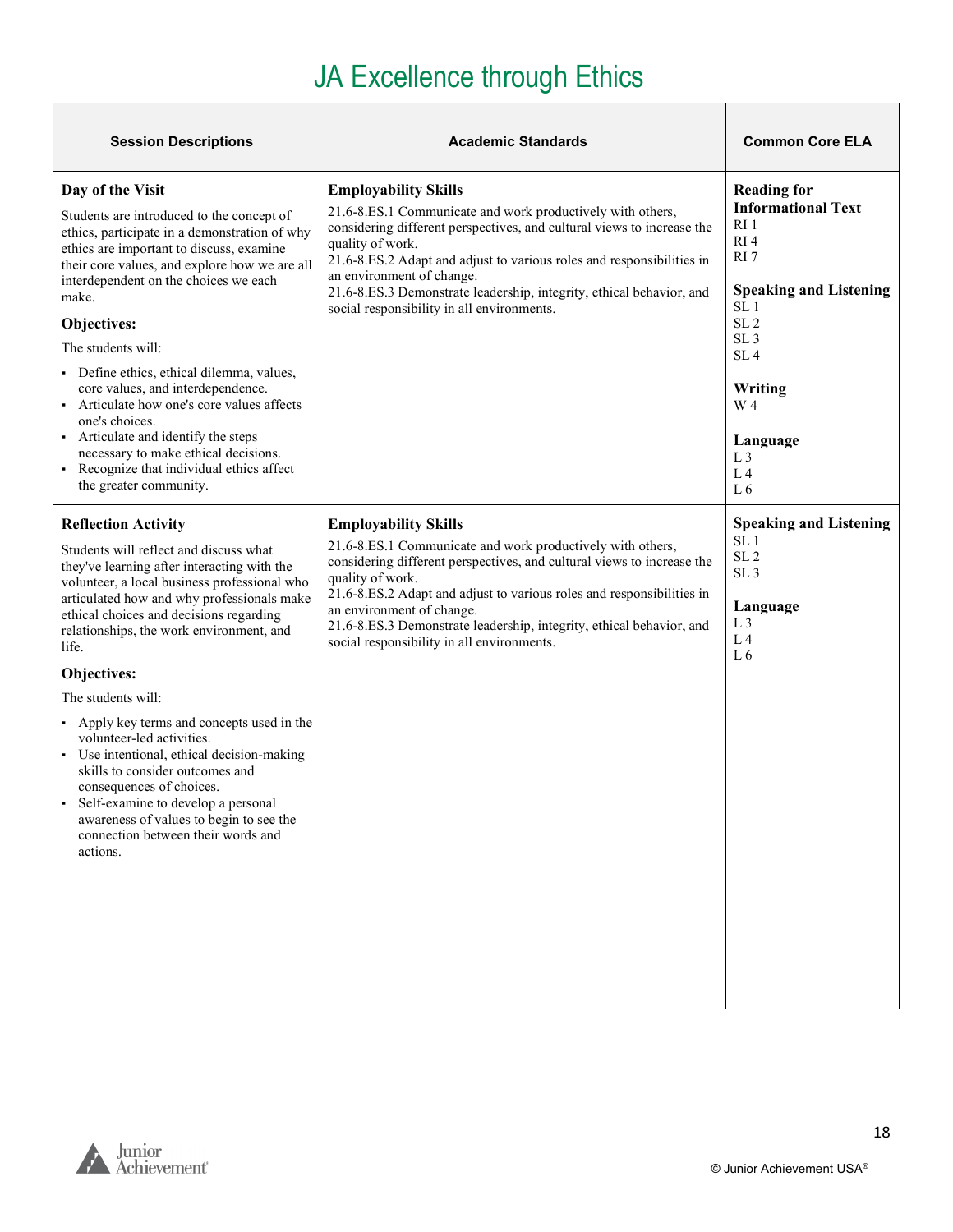### JA Inspire

<span id="page-18-0"></span>

| <b>Session Descriptions</b>                                                                                                                                                                                                                                                                                                                                                                                                                                                                                                                                                                                                                                                                                                                   | <b>Social Studies Standards</b>                                                                                                                                                                                                                                                                        | <b>Iowa Core 21st Century</b><br><b>Skills</b>                                                                                                                                                                                                                                                                            | Common<br><b>Core ELA</b>                                                                                                                                                                                                                    |
|-----------------------------------------------------------------------------------------------------------------------------------------------------------------------------------------------------------------------------------------------------------------------------------------------------------------------------------------------------------------------------------------------------------------------------------------------------------------------------------------------------------------------------------------------------------------------------------------------------------------------------------------------------------------------------------------------------------------------------------------------|--------------------------------------------------------------------------------------------------------------------------------------------------------------------------------------------------------------------------------------------------------------------------------------------------------|---------------------------------------------------------------------------------------------------------------------------------------------------------------------------------------------------------------------------------------------------------------------------------------------------------------------------|----------------------------------------------------------------------------------------------------------------------------------------------------------------------------------------------------------------------------------------------|
| <b>Session One: Career Planning</b><br><b>Starts with You</b><br>Through close examination of specific<br>skills and career clusters, students learn<br>the key factors to investigate career<br>planning, skills, interests, work priorities,<br>and job outlooks.<br>Objectives:<br>The students will:<br>• Recognize career clusters that match<br>their skills and interests.<br>Assess their soft skills and identify<br>need for improvement.<br>• Identify industries and jobs that offer<br>opportunities.                                                                                                                                                                                                                            | SS.7.2. Create supporting questions to help<br>answer the compelling question in an inquiry.                                                                                                                                                                                                           | <b>Employability Skills</b><br>21.6-8.ES.1 Communicate and<br>work productively with others,<br>considering different<br>perspectives, and cultural views<br>to increase the quality of work.<br><b>Financial Literacy</b><br>21.6-8. FL.2 Create an effective<br>spending plan using informed<br>decision-making skills. | <b>Reading for</b><br><b>Informational</b><br><b>Text</b><br>RI 1<br>RI <sub>4</sub><br>RI <sub>7</sub><br>Speaking and<br>Listening<br>SL <sub>1</sub><br>SL <sub>2</sub><br>Language<br>L <sub>3</sub><br>L <sub>4</sub><br>L <sub>6</sub> |
| <b>Session Two: Making the Most of</b><br><b>JA</b> Inspire<br>In this session, students refine a plan for<br>the event. If possible, encourage students<br>to spend additional time outside of class<br>researching the participating companies.<br>Objectives:<br>The students will:<br>Identify companies that they want to<br>learn more about at the JA Inspire<br>event. Three is a good number.<br>• Prepare questions that they want to<br>ask and practice asking them.<br>Create an elevator pitch-a statement<br>that explains why they are interested<br>in a company or a job and what they<br>have to offer and helps to connect<br>them with the company volunteers.<br>• Express their expectations of the<br>upcoming event. | SS.7.3. Gather relevant information from<br>primary and secondary sources using the origin,<br>authority, structure, and context of the sources to<br>guide the selection.<br>SS.7.18. Explain and evaluate how economic<br>decisions affect the wellbeing of individuals,<br>businesses, and society. | <b>Employability Skills</b><br>21.6-8.ES.2 Adapt and adjust to<br>various roles and<br>responsibilities in an<br>environment of change.<br>21.6-8.ES.3 Demonstrate<br>leadership, integrity, ethical<br>behavior, and social<br>responsibility in all environments.                                                       | <b>Speaking and</b><br>Listening<br>SL <sub>1</sub><br>SL <sub>2</sub><br>Writing<br>W 4<br>W 7<br>W 8<br>Language<br>L <sub>3</sub><br>$L_4$<br>L <sub>6</sub>                                                                              |

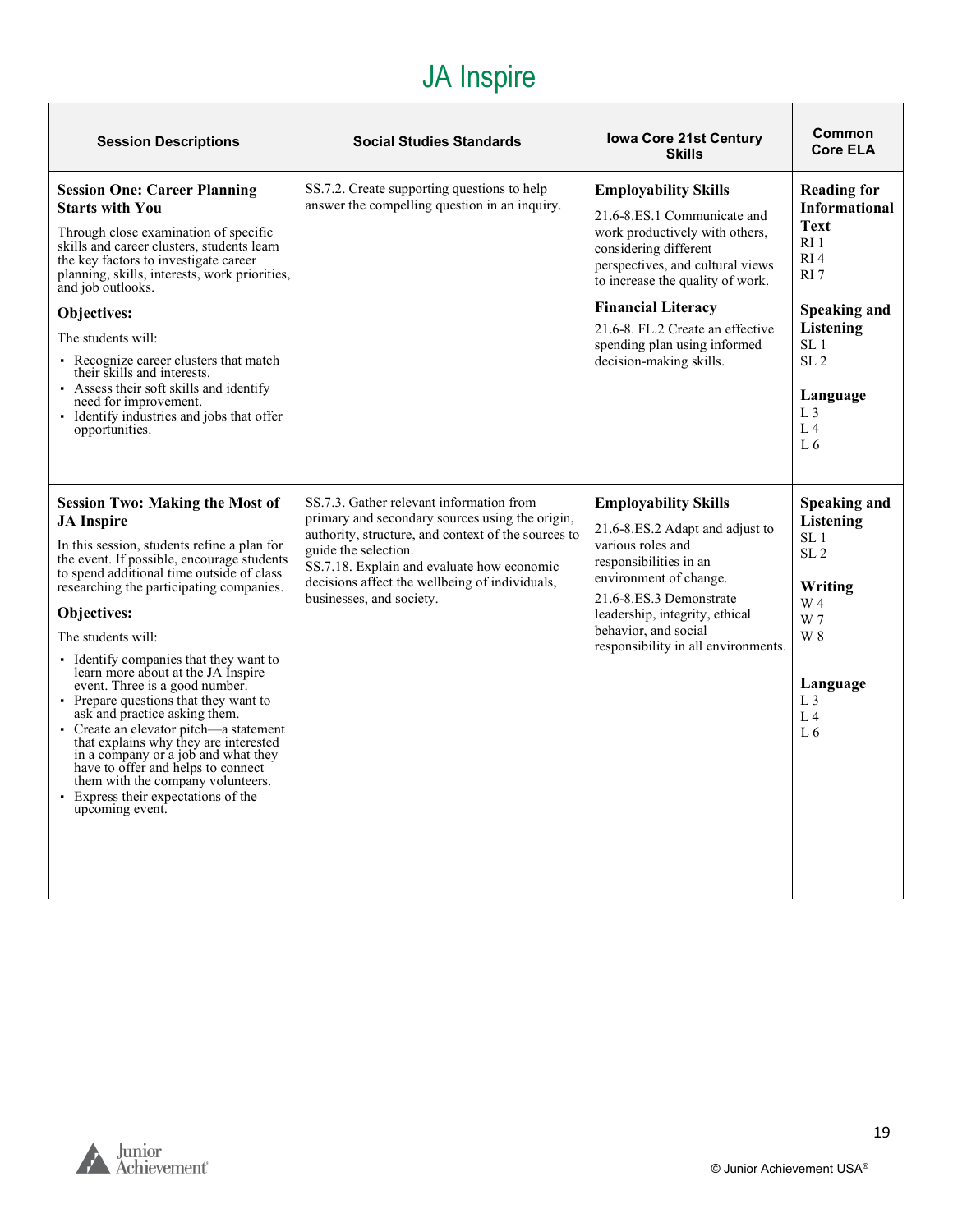### JA Inspire

| <b>Session Descriptions</b>                                                                                                                                                                                                                                                                                                                                                                                                                                                                                                                                                  | <b>Social Studies Standards</b>                                                                                                                                                                                                                                                                                                                                 | <b>Iowa Core 21st Century</b><br><b>Skills</b>                                                                                                                                                                                                                                                                                                                                                                                        | Common<br><b>Core ELA</b>                                                                                                                                                                                                                                                                          |
|------------------------------------------------------------------------------------------------------------------------------------------------------------------------------------------------------------------------------------------------------------------------------------------------------------------------------------------------------------------------------------------------------------------------------------------------------------------------------------------------------------------------------------------------------------------------------|-----------------------------------------------------------------------------------------------------------------------------------------------------------------------------------------------------------------------------------------------------------------------------------------------------------------------------------------------------------------|---------------------------------------------------------------------------------------------------------------------------------------------------------------------------------------------------------------------------------------------------------------------------------------------------------------------------------------------------------------------------------------------------------------------------------------|----------------------------------------------------------------------------------------------------------------------------------------------------------------------------------------------------------------------------------------------------------------------------------------------------|
| <b>Session Three: JA Inspire Event</b><br>During the JA Inspire expo, students<br>participate in hands-on activities, often<br>using equipment or tools used on a job.<br>Objectives:<br>The students will:<br>Make connections with adults who<br>have jobs in careers that interest<br>them.<br>See the connection between high<br>school programming choices and<br>careers.<br>• Collect information about the<br>education required to be successful in<br>a job.<br>• Practice soft skills.                                                                            | SS.7.3. Gather relevant information from<br>primary and secondary sources using the origin,<br>authority, structure, and context of the sources to<br>guide the selection.<br>SS.7.18. Explain and evaluate how economic<br>decisions affect the wellbeing of individuals,<br>businesses, and society.                                                          | <b>Employability Skills</b><br>21.6-8.ES.1 Communicate and<br>work productively with others,<br>considering different<br>perspectives, and cultural views<br>to increase the quality of work.<br>21.6-8.ES.2 Adapt and adjust to<br>various roles and responsibilities<br>in an environment of change.<br>21.6-8.ES.3 Demonstrate<br>leadership, integrity, ethical<br>behavior, and social<br>responsibility in all<br>environments. | <b>Reading for</b><br><b>Informational</b><br><b>Text</b><br>RI <sub>1</sub><br>RI <sub>4</sub><br>RI <sub>7</sub><br>Speaking and<br>Listening<br>SL <sub>1</sub><br>SL <sub>2</sub><br>Language<br>L <sub>3</sub><br>L <sub>4</sub><br>L <sub>6</sub>                                            |
| <b>Session Four: Debrief and Next</b><br><b>Steps</b><br>Students reflect on what they have<br>learned and identify next steps to further<br>define their academic choices and career<br>path. They also compose a thank you<br>note to a chosen company.<br><b>Objectives:</b><br>The students will:<br>• Evaluate personal goals and priorities<br>based on their experience at the JA<br>Inspire event.<br>· Identify next steps, including<br>exploration of high school<br>coursework and other research.<br>• Understand relevant business<br>communication practices. | SS.7.18. Explain and evaluate how economic<br>decisions affect the wellbeing of individuals,<br>businesses, and society.<br>SS.7.8. Independently construct responses to<br>compelling questions supported by reasoning<br>and evidence.<br>SS.7.9. Present original arguments based on<br>credible sources using a variety of media to<br>authentic audiences. | <b>Employability Skills</b><br>21.6-8.ES.1 Communicate and<br>work productively with others,<br>considering different<br>perspectives, and cultural views<br>to increase the quality of work.<br>21.6-8.ES.4 Demonstrate<br>initiative, self-direction.<br>creativity, and entrepreneurial<br>thinking while exploring<br>individual talents and skills<br>necessary to be successful.                                                | <b>Reading for</b><br><b>Informational</b><br><b>Text</b><br>RI <sub>1</sub><br>R <sub>I</sub> 4<br>RI <sub>7</sub><br>Speaking and<br>Listening<br>SL <sub>1</sub><br>SL <sub>2</sub><br>Writing<br>W 3<br>W <sub>4</sub><br>W <sub>5</sub><br>Language<br>L3<br>L <sub>4</sub><br>L <sub>6</sub> |

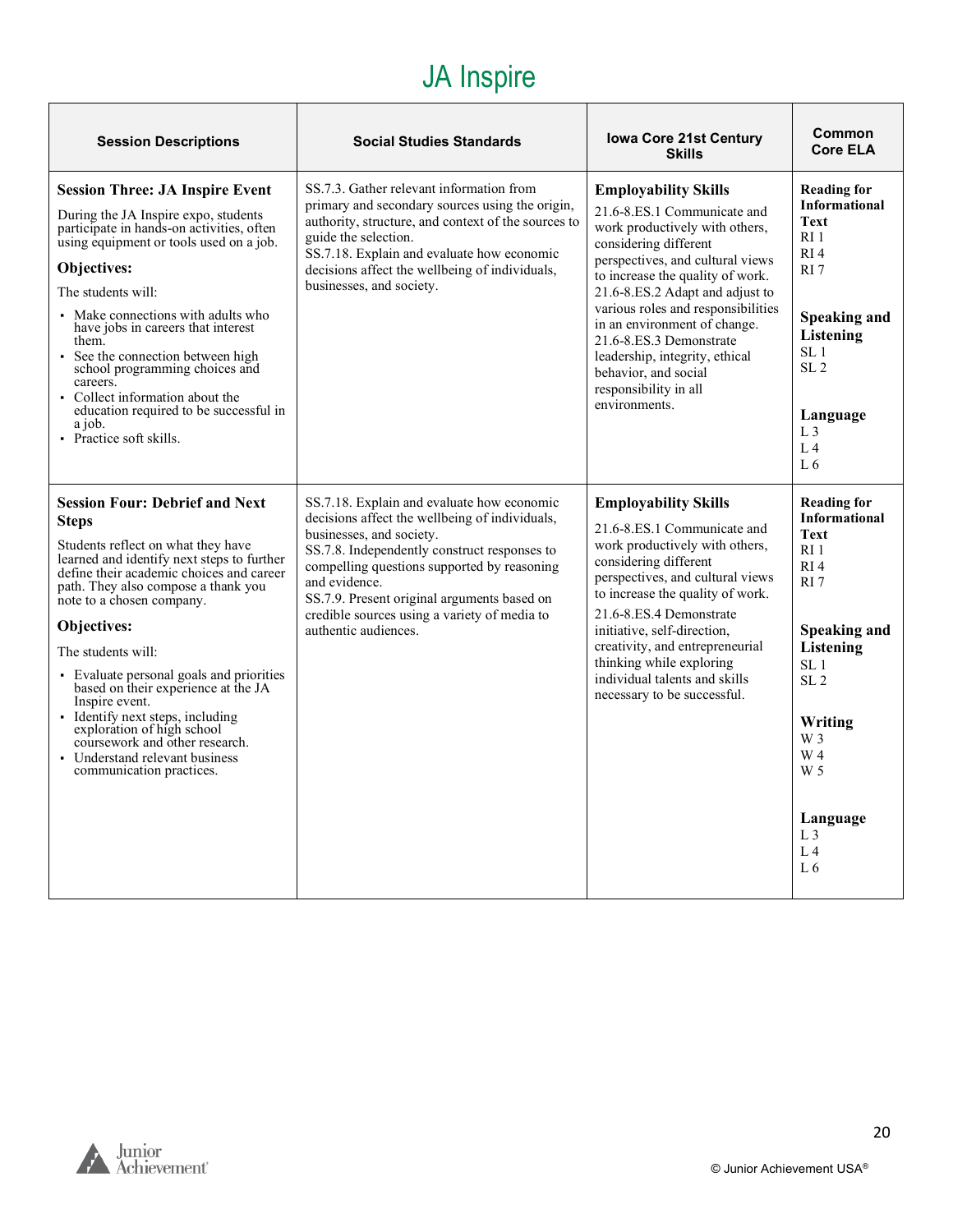# JA It's My Job (Soft Skills)

<span id="page-20-0"></span>

| <b>Session Descriptions</b>                                                                                                                   | <b>Iowa Core 21st Century Skills</b>                                                                                                                     | <b>Common Core ELA</b>                             |
|-----------------------------------------------------------------------------------------------------------------------------------------------|----------------------------------------------------------------------------------------------------------------------------------------------------------|----------------------------------------------------|
| <b>Communicating About Yourself</b>                                                                                                           | <b>Employability Skills</b>                                                                                                                              | <b>Reading for Informational Text</b>              |
| Students learn what their dress, speech,<br>and listening skills communicate to others<br>about them.                                         | 21.6-8.ES.1 Communicate and work productively with others,<br>considering different perspectives, and cultural views to<br>increase the quality of work. | RI 1<br>RI4                                        |
| Objectives:                                                                                                                                   | 21.6-8.ES.4 Demonstrate initiative, self-direction, creativity,<br>and entrepreneurial thinking while exploring individual talents                       | <b>Speaking and Listening</b>                      |
| The students will:                                                                                                                            | and skills necessary to be successful.                                                                                                                   | SL <sub>1</sub><br>SL <sub>2</sub>                 |
| • Recognize the importance of manners as<br>an element of professionalism.<br>• Identify language and style appropriate<br>for the workplace. |                                                                                                                                                          | SL <sub>4</sub><br>SL <sub>6</sub>                 |
|                                                                                                                                               |                                                                                                                                                          | Writing                                            |
|                                                                                                                                               |                                                                                                                                                          | W 4                                                |
|                                                                                                                                               |                                                                                                                                                          |                                                    |
|                                                                                                                                               |                                                                                                                                                          | Language<br>L1                                     |
|                                                                                                                                               |                                                                                                                                                          | L <sub>2</sub><br>L <sub>3</sub>                   |
|                                                                                                                                               |                                                                                                                                                          | L <sub>4</sub>                                     |
|                                                                                                                                               |                                                                                                                                                          | L <sub>6</sub>                                     |
| <b>Applications and Resumes</b>                                                                                                               | <b>Employability Skills</b>                                                                                                                              | <b>Speaking and Listening</b>                      |
| Students examine both document forms<br>and begin to think about how to adapt<br>their experiences, skills, and achievements                  | 21.6-8.ES.1 Communicate and work productively with others,<br>considering different perspectives, and cultural views to<br>increase the quality of work. | SL <sub>1</sub><br>SL <sub>2</sub>                 |
| into the applicable template to present<br>themselves to a potential employer.                                                                | 21.6-8.ES.4 Demonstrate initiative, self-direction, creativity,<br>and entrepreneurial thinking while exploring individual talents                       | Writing                                            |
| Objectives:                                                                                                                                   | and skills necessary to be successful.                                                                                                                   | W 4                                                |
| The students will:                                                                                                                            |                                                                                                                                                          |                                                    |
| • Identify information necessary for a<br>job application.<br>• Recognize key features and<br>formatting of resumes.                          |                                                                                                                                                          | Language<br>L1<br>L <sub>2</sub>                   |
| • Use appropriate language for a<br>resume.                                                                                                   |                                                                                                                                                          | L <sub>3</sub><br>L <sub>4</sub><br>L <sub>6</sub> |
|                                                                                                                                               |                                                                                                                                                          |                                                    |

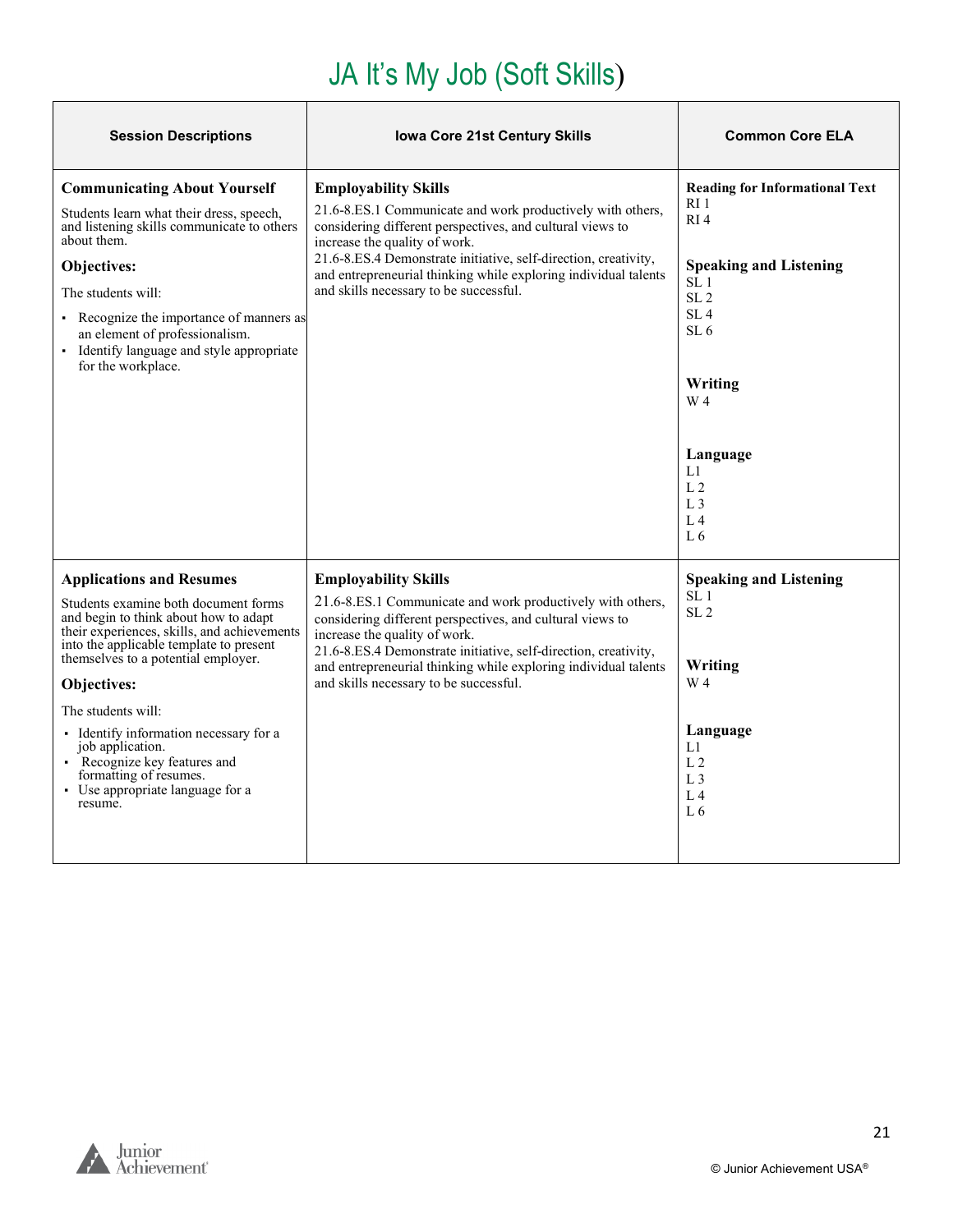# JA It's My Job (Soft Skills)

| <b>Session Descriptions</b>                                                                                                                                                                                                                                                                                                                                                                                                                                                                                                                                                                                | <b>Iowa Core 21st Century Skills</b>                                                                                                                                                                                                                                                                                                                                    | <b>Common Core ELA</b>                                                                                                                                                                         |
|------------------------------------------------------------------------------------------------------------------------------------------------------------------------------------------------------------------------------------------------------------------------------------------------------------------------------------------------------------------------------------------------------------------------------------------------------------------------------------------------------------------------------------------------------------------------------------------------------------|-------------------------------------------------------------------------------------------------------------------------------------------------------------------------------------------------------------------------------------------------------------------------------------------------------------------------------------------------------------------------|------------------------------------------------------------------------------------------------------------------------------------------------------------------------------------------------|
| <b>Interviewing for a Job</b><br>Students complete an activity and track<br>their accomplishments in a "brag sheet."<br>Additional activities are available in<br>which students develop a personal profile<br>that will help them succeed during an<br>interview and practice mock interviews.<br>Objectives:<br>The students will:<br>Identify appropriate content for a<br>personal brag sheet<br>• Adapt personal information to<br>interview situations.<br>• Develop answers to common<br>interview questions.<br>• Recognize appropriate professional<br>dress and demeanor for a job<br>interview. | <b>Employability Skills</b><br>21.6-8.ES.1 Communicate and work productively with others,<br>considering different perspectives, and cultural views to<br>increase the quality of work.<br>21.6-8.ES.4 Demonstrate initiative, self-direction, creativity,<br>and entrepreneurial thinking while exploring individual talents<br>and skills necessary to be successful. | <b>Speaking and Listening</b><br>SL 1<br>SL <sub>2</sub><br>SL <sub>4</sub><br>SL <sub>6</sub><br>Writing<br>W 4<br>Language<br>L1<br>L <sub>2</sub><br>L <sub>3</sub><br>L <sub>4</sub><br>L6 |
| <b>Cell Phones in the Workplace</b><br>Students develop an understanding of<br>appropriate communication methods<br>to ensure workplace success.<br>Objectives:<br>The students will:<br>• Recognize and identify appropriate<br>and inappropriate uses of cell phones<br>in the workplace.<br>• Identify the effects of inappropriate<br>usage of cell phones in the workplace.<br>• Adapt cell phone behavior and<br>functions for professional uses.<br>• Recognize and apply appropriate<br>texting style for communicating in the<br>workplace.                                                       | <b>Employability Skills</b><br>21.6-8.ES.1 Communicate and work productively with others,<br>considering different perspectives, and cultural views to<br>increase the quality of work.<br>21.6-8.ES.3 Demonstrate leadership, integrity, ethical behavior,<br>and social responsibility in all environments.                                                           | <b>Speaking and Listening</b><br>SL <sub>1</sub><br>SL <sub>2</sub><br>SL <sub>4</sub><br>SL <sub>5</sub><br>SL <sub>6</sub><br>Language<br>L1<br>L <sub>3</sub><br>L <sub>4</sub><br>L6       |